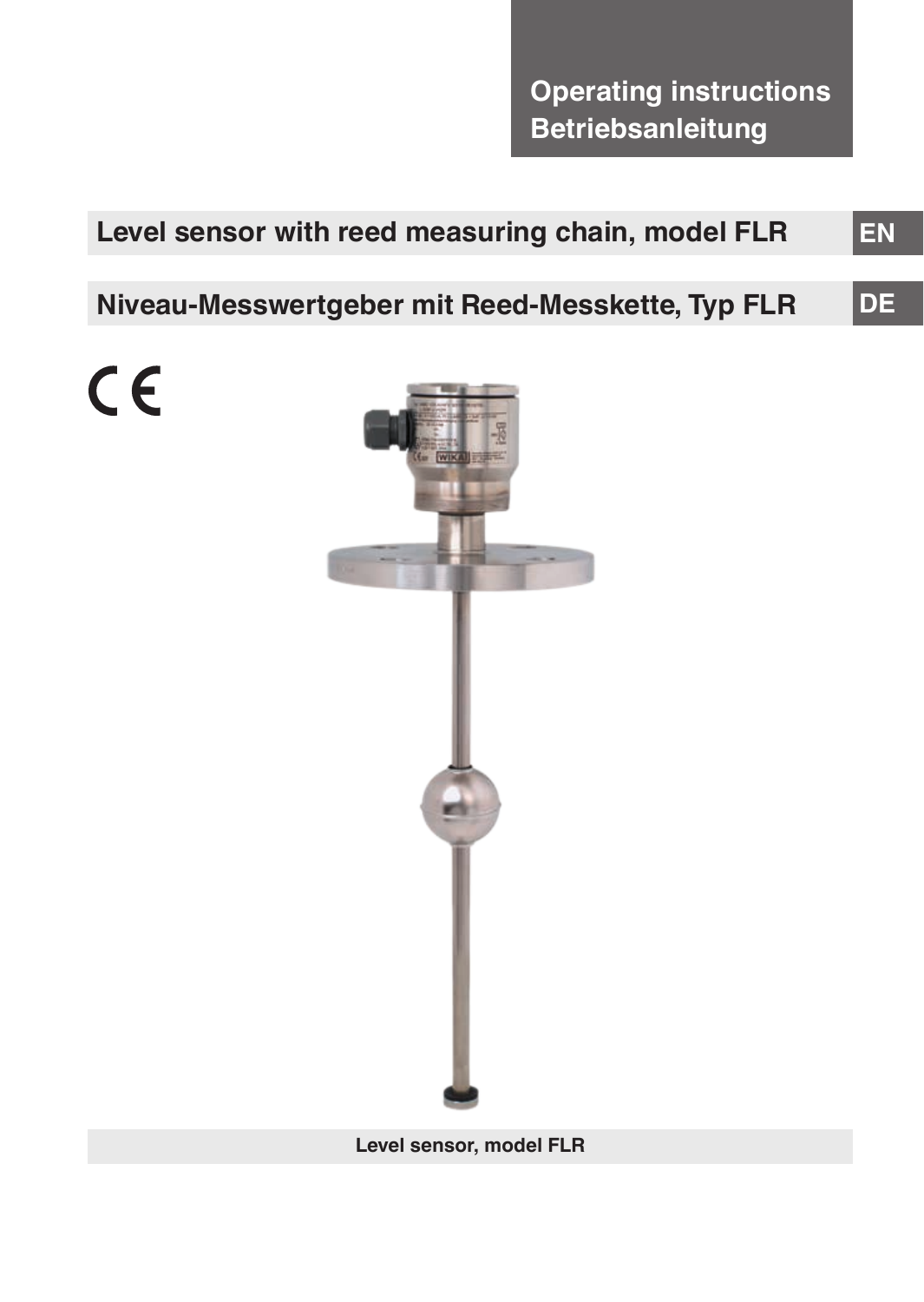| <b>EN Operating instructions model FLR</b> | Page         | $3 - 18$  |
|--------------------------------------------|--------------|-----------|
|                                            |              |           |
| <b>DE Betriebsanleitung Typ FLR</b>        | <b>Seite</b> | $19 - 34$ |

© 09/2016 WIKA Alexander Wiegand SE & Co. KG All rights reserved. / Alle Rechte vorbehalten. WIKA<sup>®</sup> and KSR<sup>®</sup> are registered trademarks in various countries. WIKA<sup>®</sup> and KSR<sup>®</sup> sind geschützte Marken in verschiedenen Ländern.

Prior to starting any work, read the operating instructions! Keep for later use!

Vor Beginn aller Arbeiten Betriebsanleitung lesen! Zum späteren Gebrauch aufbewahren!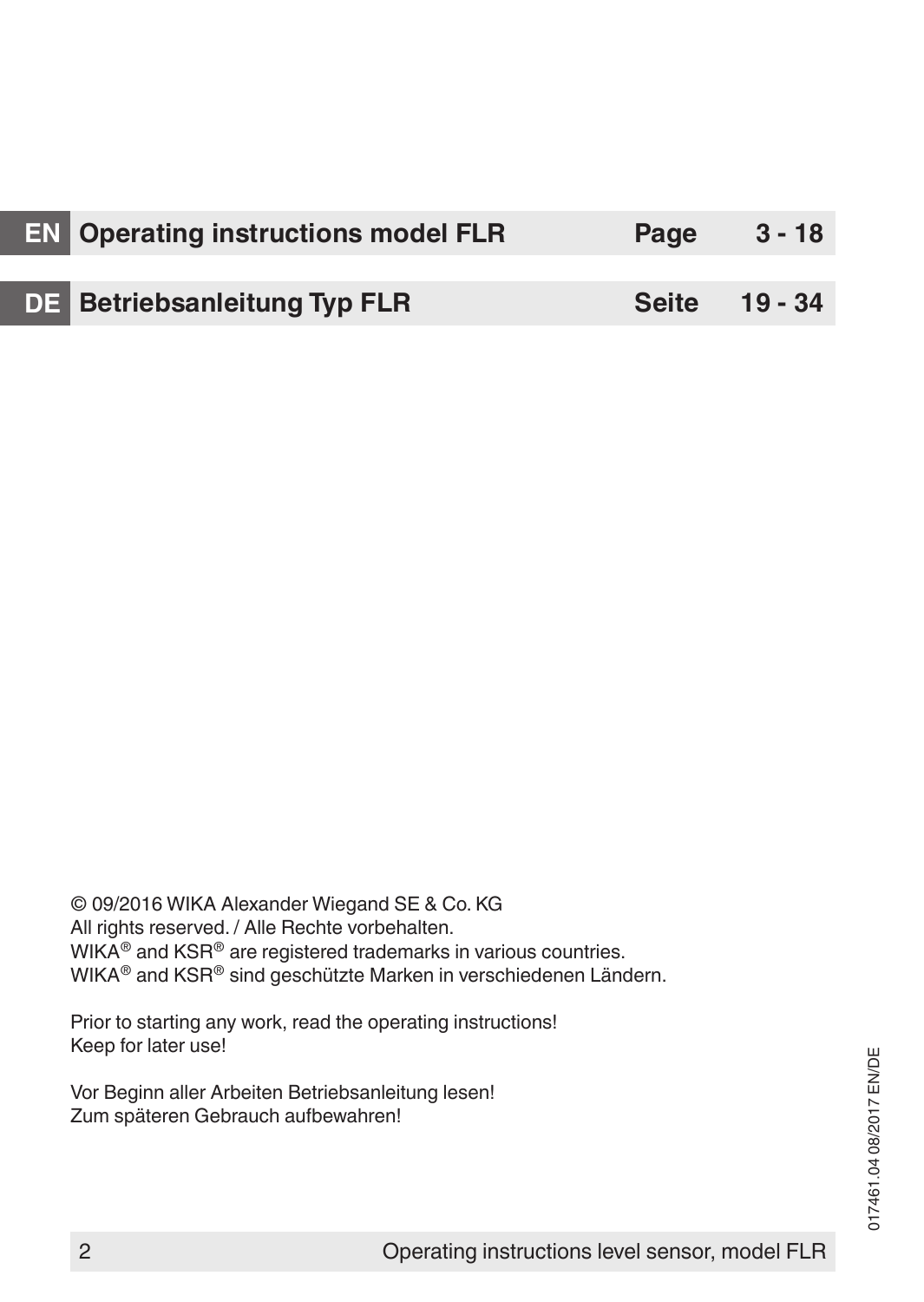# **Contents**

| 1. General information              | 4  |
|-------------------------------------|----|
| 2. Design and function              | 5  |
| 3. Safety                           | 6  |
| 4. Transport, packaging and storage | 11 |
| 5. Commissioning, operation         | 11 |
| 6. Faults                           | 15 |
| 7. Maintenance and cleaning         | 16 |
| 8. Dismounting, return and disposal | 17 |
| <b>Specifications</b>               | 18 |
|                                     |    |

Declarations of conformity can be found online at www.wika.com.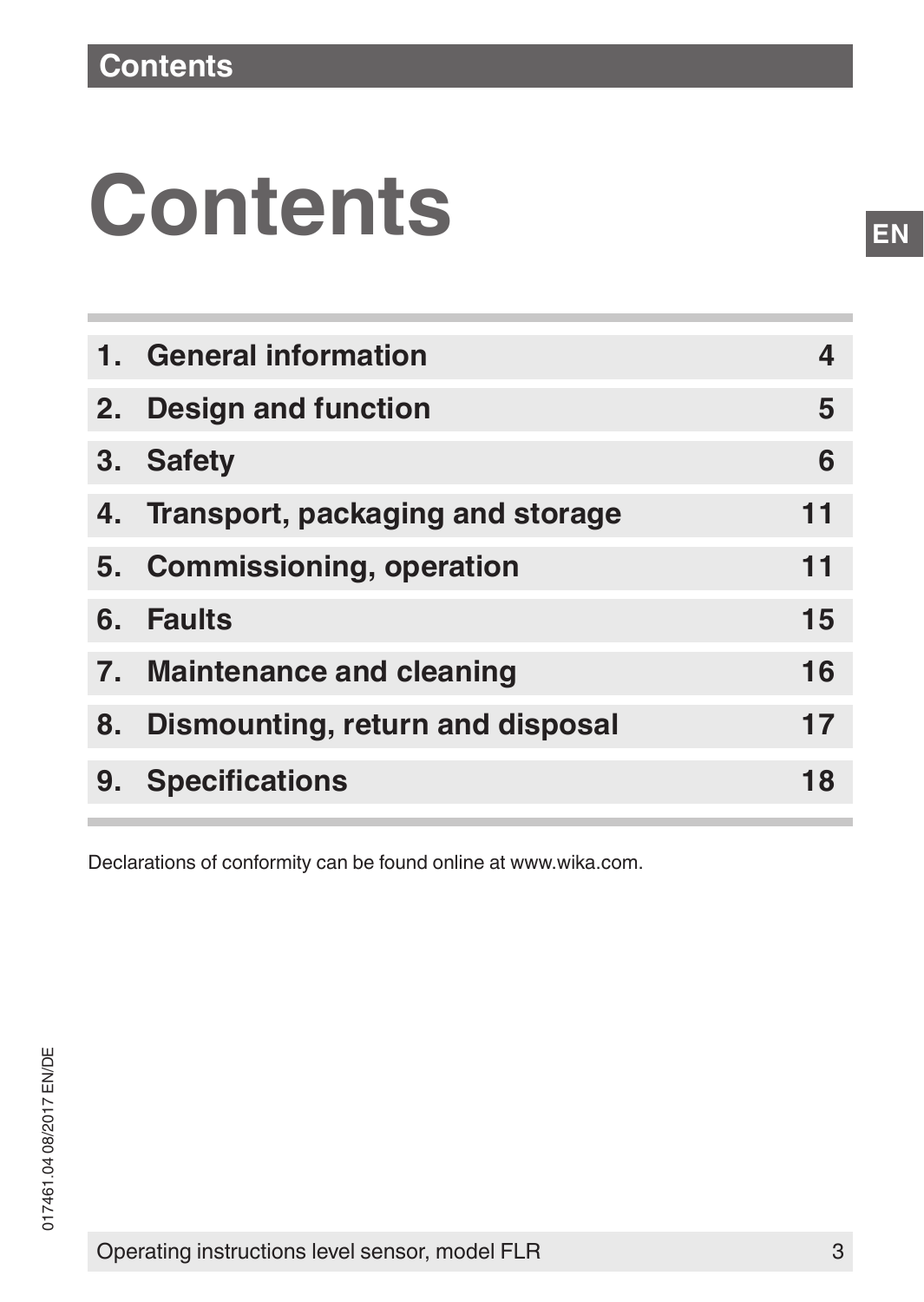# **1. General information**

### **1. General information**

- **EN** The level sensors described in the operating instructions have been designed and manufactured using state-of-the-art technology. All components are subject to stringent quality and environmental criteria during production. Our management systems are certified to ISO 9001.
	- These operating instructions contain important information on handling the instrument. Working safely requires that all safety instructions and work instructions are observed.
	- Observe the relevant local accident prevention regulations and general safety regulations for the instrument's range of use.
	- $\blacksquare$  The operating instructions are part of the product and must be kept in the immediate vicinity of the instrument and readily accessible to skilled personnel at any time. Pass the operating instructions on to the next operator or owner of the instrument.
	- Skilled personnel must have carefully read and understood the operating instructions prior to beginning any work.
	- The general terms and conditions contained in the sales documentation shall apply.
	- Subject to technical modifications.
	- Further information:
		- Internet address: www.wika.de / www.wika.com
		- Relevant data sheet: LM 20.02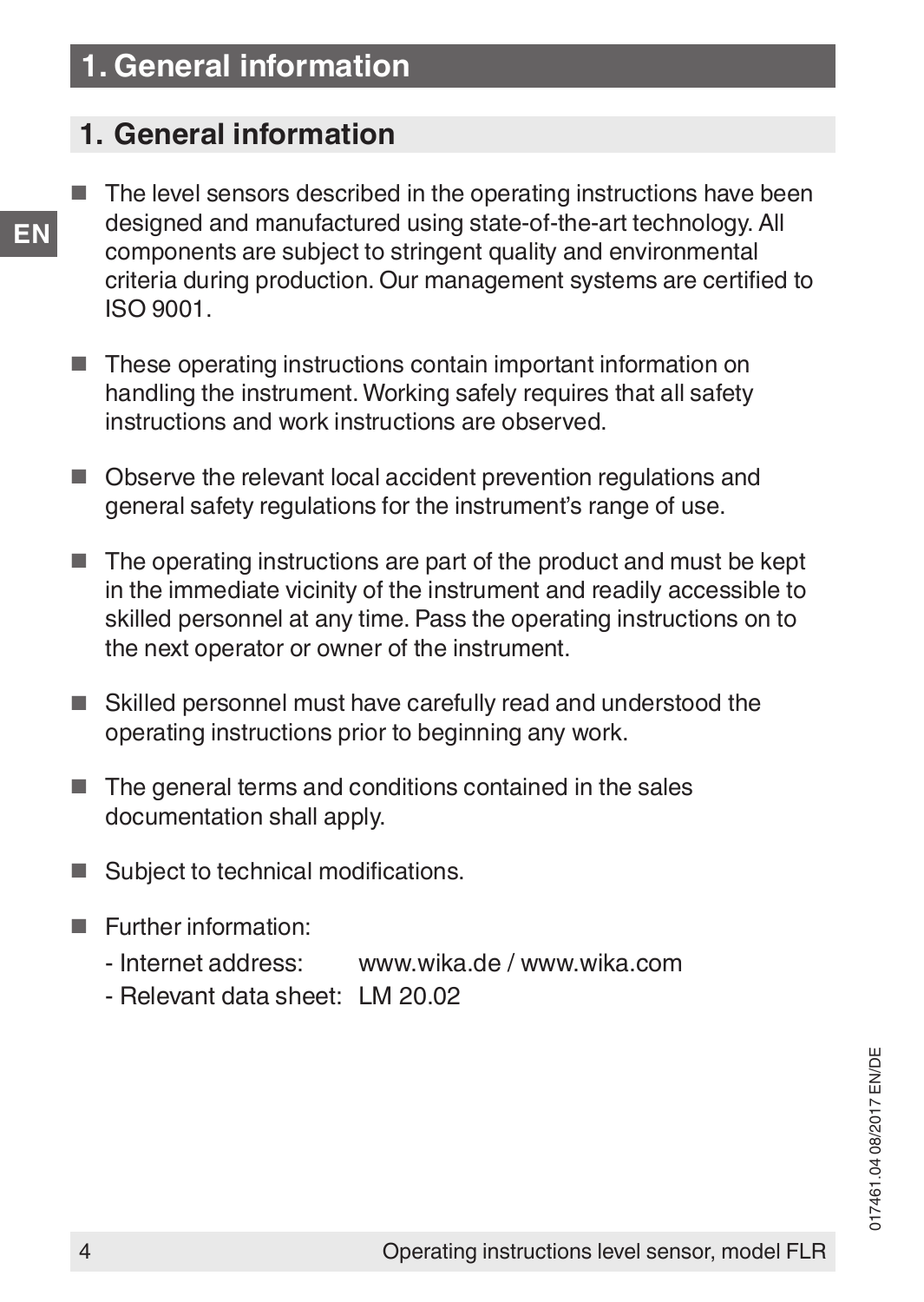# **2. Design and function**

# **2. Design and function**

#### **2.1 Functional description**

Level sensors work on the float principle with magnetic transmission. A permanent magnet built into the float  $@$  triggers, with its magnetic field, the resistance measuring chain built into the guide tube. The entire assembly corresponds to a 3-wire potentiometer circuit. The float  $<sup>®</sup>$  changes its height with the level of the medium it is monitoring.</sup> The measured resistance signal is proportional to the level. The measurement voltage is very finely stepped due to the contact separation of the resistance measuring chain and is thus virtually continuous.



- Connection housing
- (2) Cable gland
- Spanner flats for screwing in
- 4 Sealing
- Guide tube
- **6** Float
- Teflon disc
- Float stop

#### **2.2 Scope of delivery**

Cross-check scope of delivery with delivery note.

**EN**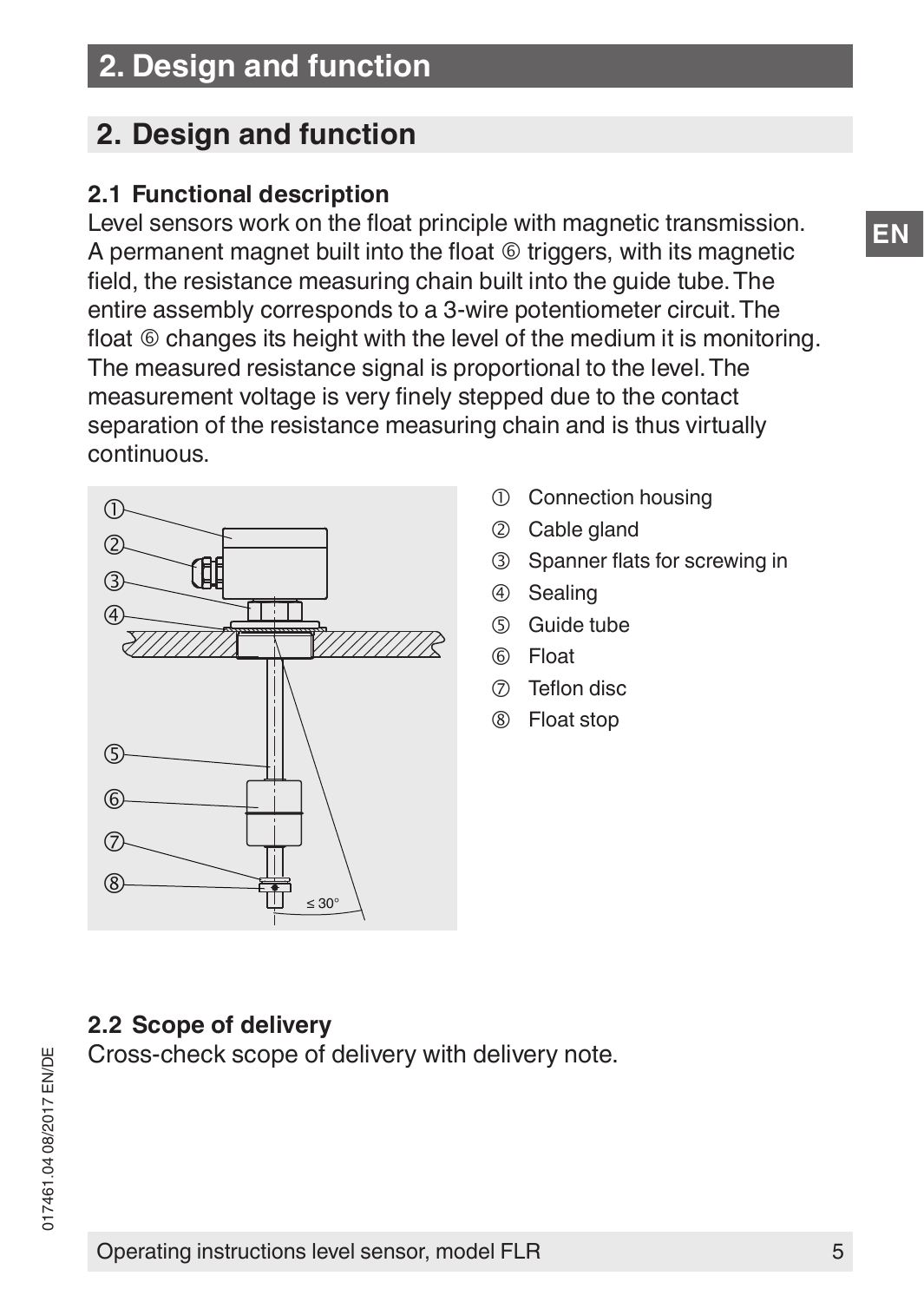# **3. Safety**

#### **3.1 Explanation of symbols**



#### **DANGER!**

... indicates a directly dangerous situation resulting in serious injury or death, if not avoided.



#### **WARNING!**

... indicates a potentially dangerous situation that can result in serious injury or death, if not avoided.



#### **CAUTION!**

... indicates a potentially dangerous situation that can result in light injuries or damage to equipment or the environment, if not avoided.



#### **Information**

... points out useful tips, recommendations and information for efficient and trouble-free operation.

#### **3.2 Intended use**

Level sensors are used exclusively for monitoring the levels of liquid media. The scope of application is defined by the technical performance limits and materials.

- The liquids must not have any large contamination or coarse particulates and must not have a tendency to crystallise. Ensure that the wetted materials of the level sensor are sufficiently resistant to the medium being monitored. Not suitable for dispersions, abrasive liquids, highly viscous media and colours.
- This instrument is not permitted to be used in hazardous areas! For these areas, level sensors with approval (e.g. in accordance with ATEX) are required.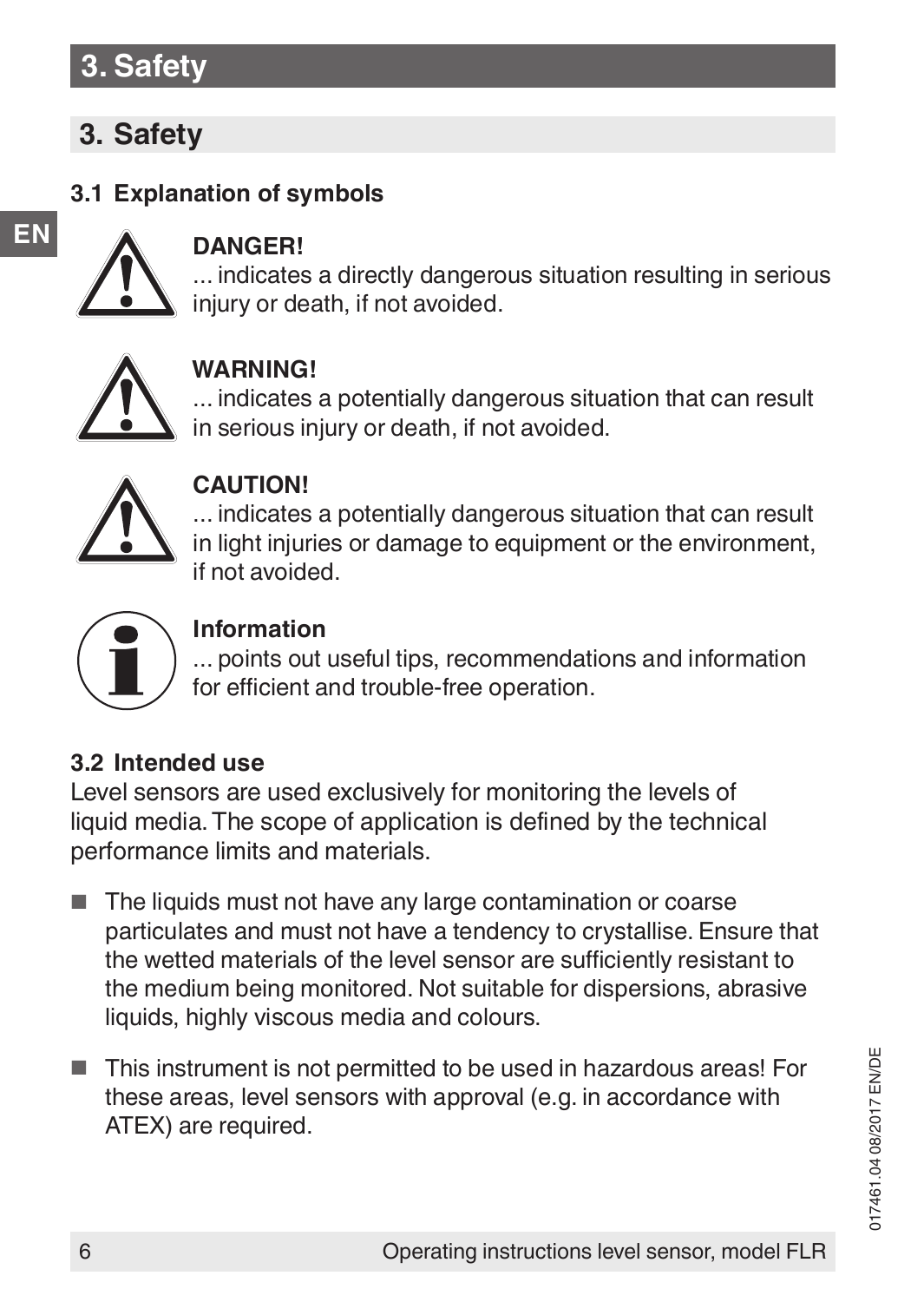- The operating conditions specified in the operating instructions must be observed.
- Do not operate the instrument in the direct vicinity of ferromagnetic environments (min. distance 50 mm).
- Do not operate the instrument in the immediate vicinity of strong electromagnetic fields or in the immediate vicinity of equipment that can be affected by magnetic fields (min. clearance 1 m).
- The level sensors must not be exposed to heavy mechanical strain (impact, bending, vibration).
- The technical specifications contained in these operating instructions must be observed. Improper handling or operation of the instrument outside of its technical specifications requires the instrument to be taken out of service immediately and inspected by an authorised WIKA service engineer.

The instrument has been designed and built solely for the intended use described here, and may only be used accordingly.

The manufacturer shall not be liable for claims of any type based on operation contrary to the intended use.



#### **DANGER!**

Work on vessels involves the danger of intoxication and suffocation. No work is allowed to be carried out unless by taking suitable personal protective measures (e.g. respiratory protection apparatus, protective outfit etc.).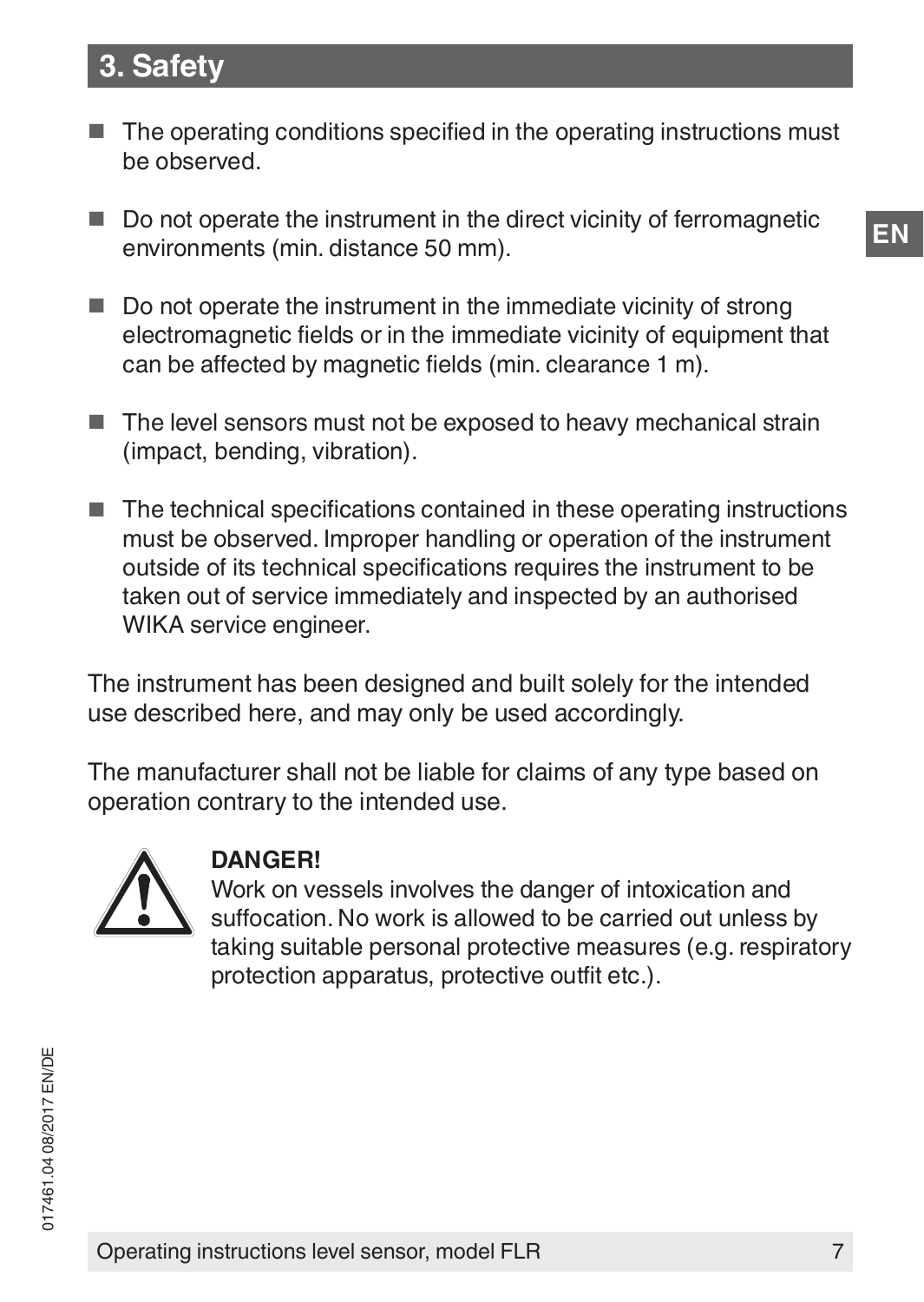#### **3.3 Improper use**

Improper use is defined as any application that exceeds the technical performance limits or is not compatible with the materials.



#### **WARNING! Injuries through improper use**

Improper use of the instrument can lead to hazardous situations and injuries.

- $\blacktriangleright$  Refrain from unauthorised modifications to the instrument.
- ▶ Do not use the instrument within hazardous areas.

Any use beyond or different to the intended use is considered as improper use.

Do not use this instrument in safety or emergency stop devices.

#### **3.4 Responsibility of the operator**

The instrument is used in the industrial sector. The operator is therefore responsible for legal obligations regarding safety at work.

The safety instructions within these operating instructions, as well as the safety, accident prevention and environmental protection regulations for the application area must be maintained.

To ensure safe working on the instrument, the operating company must ensure the following:

- The operating personnel are regularly instructed in all topics regarding work safety, first aid and environmental protection and know the operating instructions and in particular, the safety instructions contained therein.
- The operating personnel have read the operating instructions and taken note of the safety instructions contained therein.
- The intended use for the application is complied with.
- Following testing, improper use of the instrument is excluded.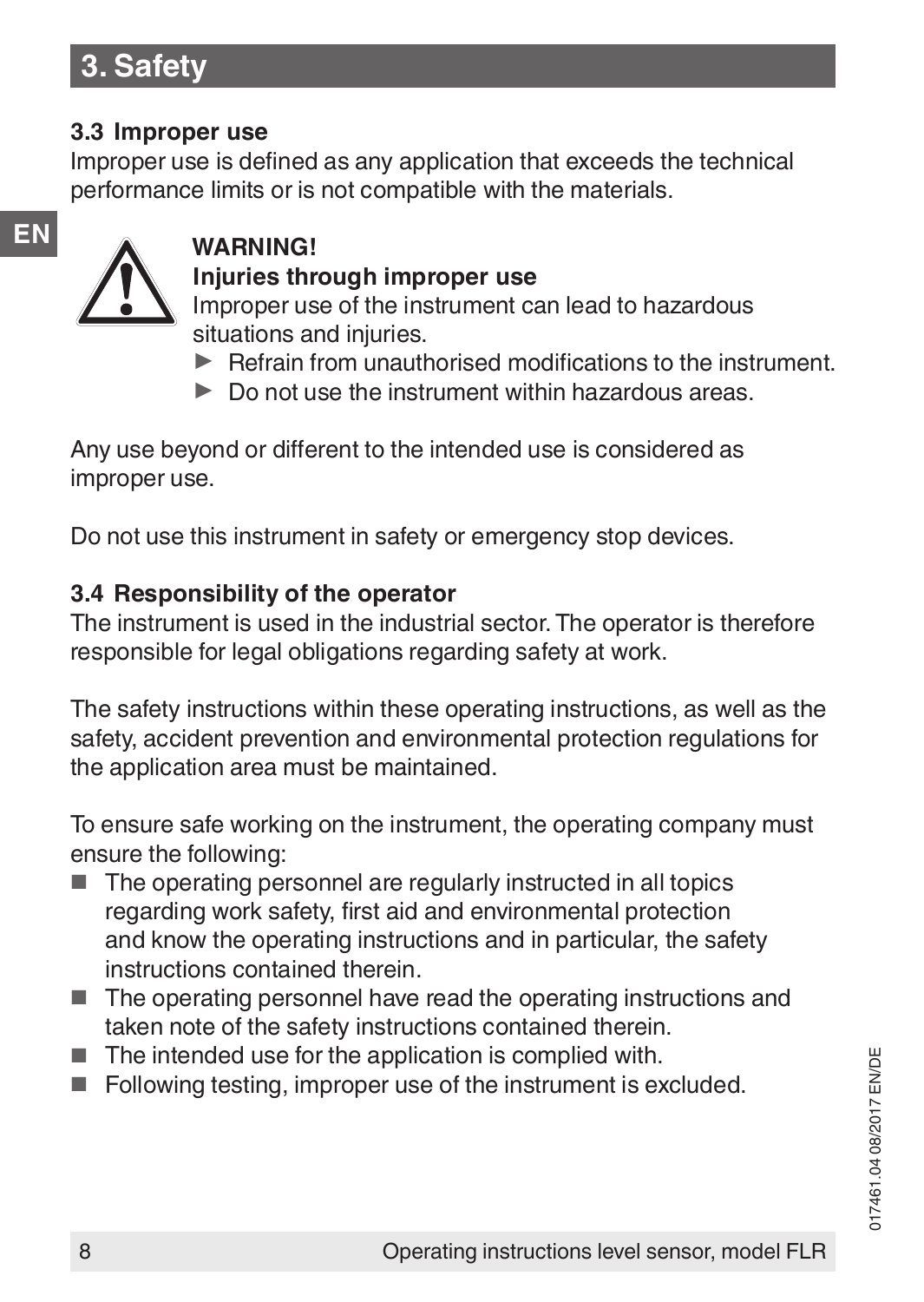#### **3.5 Personnel qualification**



#### **WARNING! Risk of injury should qualification be insufficient**

Improper handling can result in considerable injury and damage to equipment.

 $\blacktriangleright$  The activities described in these operating instructions may only be carried out by skilled personnel who have the qualifications described below.

#### **Skilled personnel**

Skilled personnel, authorised by the operator, are understood to be personnel who, based on their technical training, knowledge of measurement and control technology and on their experience and knowledge of country-specific regulations, current standards and directives, are capable of carrying out the work described and independently recognising potential hazards.

#### **3.6 Personal protective equipment**

The personal protective equipment is designed to protect the skilled personnel from hazards that could impair their safety or health during work. When carrying out the various tasks on and with the instrument, the skilled personnel must wear personal protective equipment.

#### **Follow the instructions displayed in the work area regarding personal protective equipment!**

The requisite personal protective equipment must be provided by the operating company.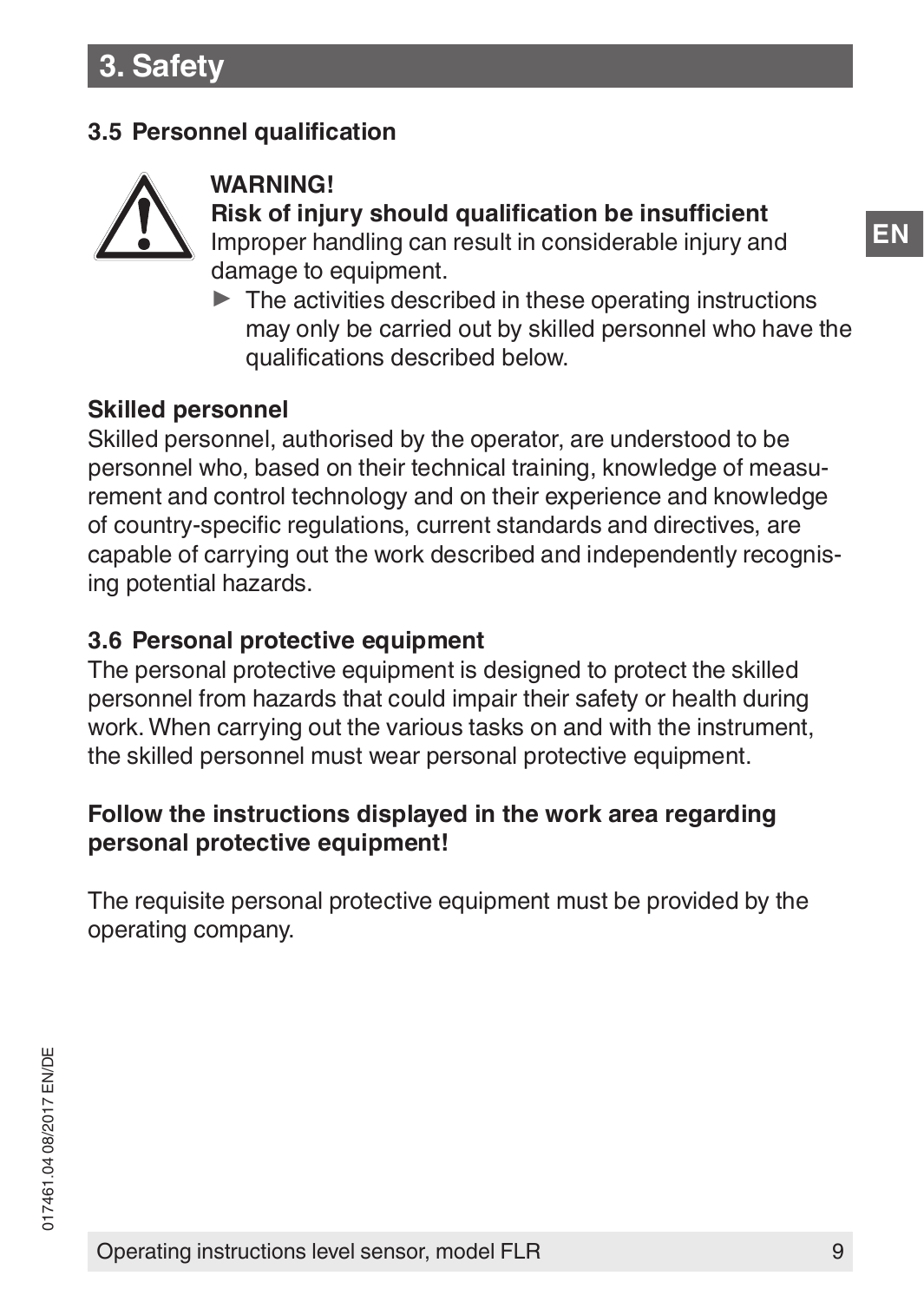#### **3.7 Labelling, safety marks**

#### **Product label**



- Model, designation
- Instrument code
- Circuit diagram with colour coding per IEC 757
- Switching power
- Symbol of protection class per EN 61140
- Ingress protection per IEC/EN 60529
- Measuring point number
- Article number
- Serial number



Before mounting and commissioning the instrument, ensure you read the operating instructions!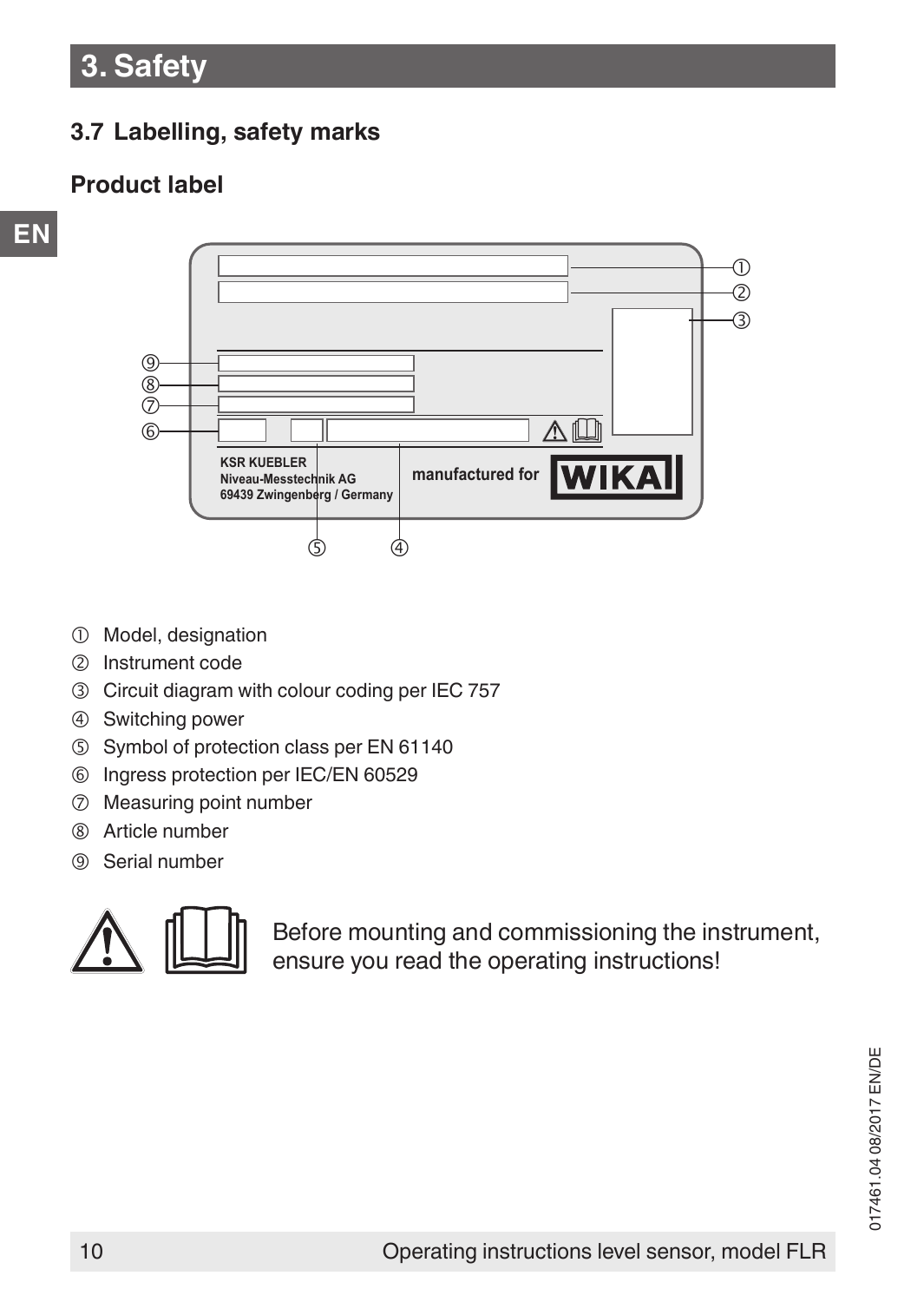# **4. Transport ... / 5. Commissioning, operation**

### **4. Transport, packaging and storage**

#### **4.1 Transport**

Check the level sensor for any damage that may have been caused by transport. Obvious damage must be reported immediately.



#### **CAUTION!**

With improper transport, a high level of damage to property can occur.

- $\triangleright$  Observe the symbols on the packaging.
- $\blacktriangleright$  Handle packed goods with care.

#### **4.2 Packaging and storage**

Do not remove packaging until just before commissioning. Keep the packaging as it will provide optimum protection during transport (e.g. change in installation site, sending for repair).

# **5. Commissioning, operation**

- Observe all instructions given on the shipment packaging for removing the transportation safety devices.
- Remove the level sensor carefully from the packaging!
- When unpacking, check all components for any external damage.

#### **5.1 Functional check**

Prior to installation, a functional test of the level sensor can be carried out with a resistance measuring instrument and manual movement of the float.

**EN**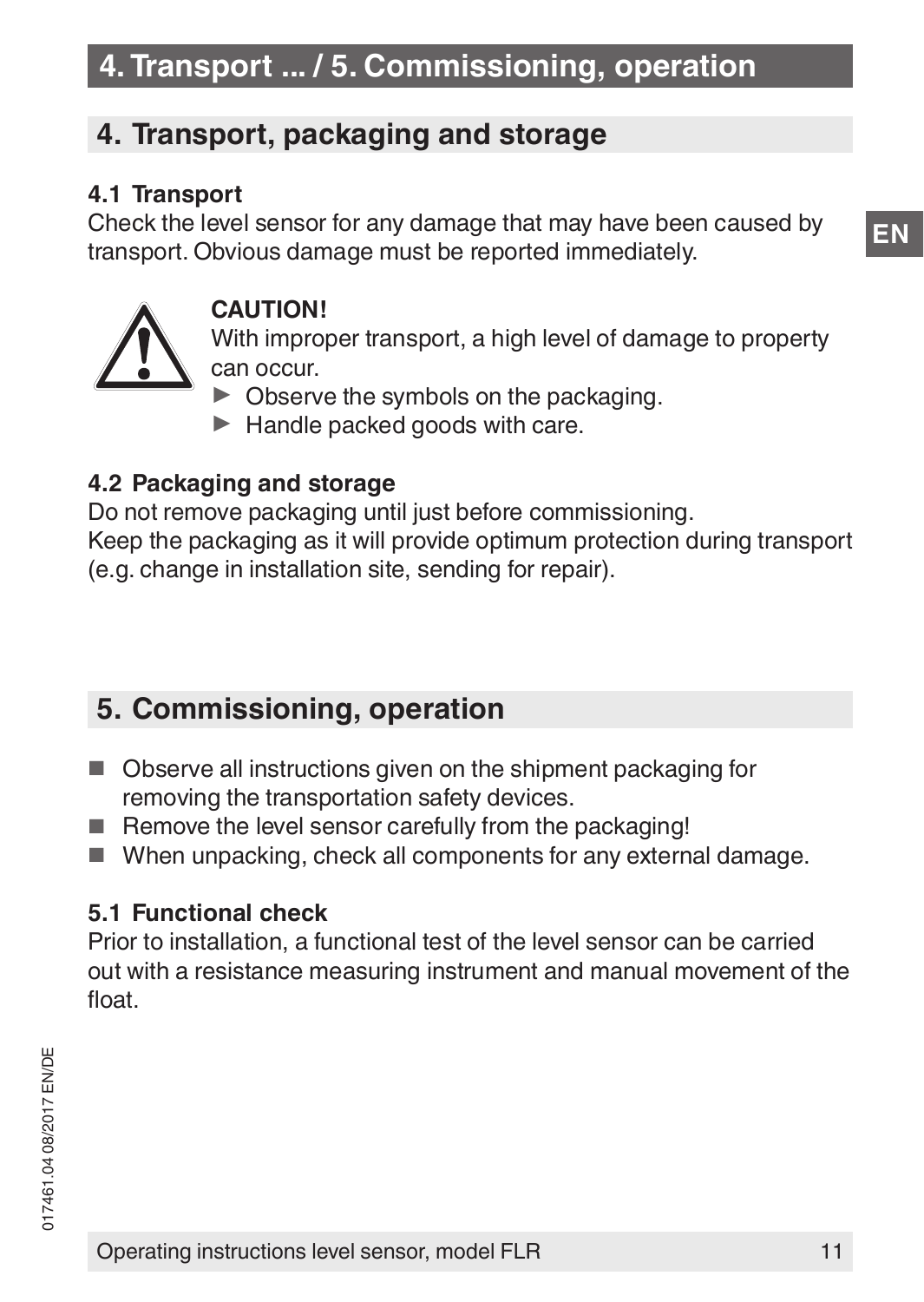# **5. Commissioning, operation**

The following table describes the measurements and the expected measured values for the movement of the float, from bottom to top.

| EN | <b>Resistance measurement</b><br>of the wire colours | <b>Measured value</b>                                                            |
|----|------------------------------------------------------|----------------------------------------------------------------------------------|
|    | $BK - BN (R1)$                                       | Resistance value rises proportionally with the<br>position of the float.         |
|    | $BU - BN (R2)$                                       | Resistance value drops in inverse proportion<br>to the position of the float.    |
|    | $BK - BU (Ri)$                                       | Resistance value remains constant,<br>irrespective of the position of the float. |



#### **WARNING!**

Ensure that the functional check does not start any unintended processes.

#### **5.2 Mounting preparation**

Ensure that the sealing faces of the vessel or level sensor are clean and do not show any mechanical damage.

#### **5.3 Mounting**

- Observe the torque values of screws specified in pipefitting work.
- $\blacksquare$  In the selection of the mounting material (sealings, screws, washers and nuts), take the process conditions into account. The suitability of the sealing must be specified with regard to the medium and its vapours. In addition, ensure it has corresponding corrosion resistance.
- The level sensor is mounted to the vessel from the outside
- $\blacksquare$  The quide tube  $\heartsuit$  should not be inclined more than a maximum of 30° to the vertical.
- Mount the level sensor correctly for the design of the process connection.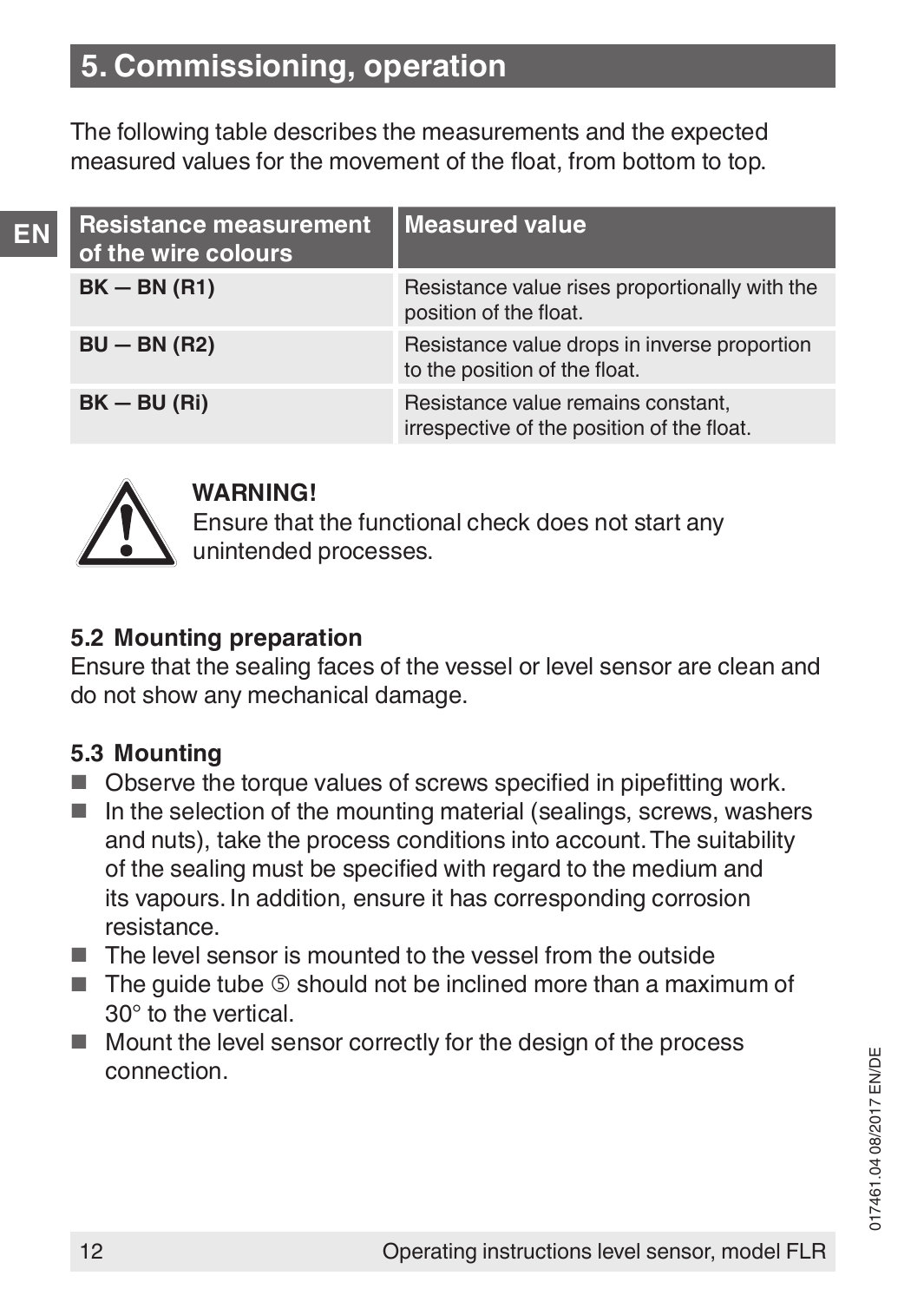# **5. Commissioning, operation**

- If the opening of the process connection is too small for the float, the float must be removed before mounting.
	- Before removal, mark the position of the float stop <sup>®</sup> with a waterproof pen
	- Mark the mounting position of the float (e.g. "Up")
	- After the level sensor has been mounted, the float should be re-attached within the inside of the tank (pay attention to the mounting position!).
	- Secure the float stop  $\circledcirc$  again at the marked point.



#### **Special conditions for instruments with approval per 3-A Sanitary Standard**

- $\blacksquare$  Weld the instrument with a 3/8" mounting thread on the media side. The roughness of the welding seam must be smaller than  $R_a$  0.4  $\mu$ m.
- The thread length visible from the outside should not be more than 1.5 threads. To any threads that do not fulfil these requirements, a special union nut must be fitted.
- When mounting instruments with Tri-Clamp connections, only fit the permitted seals.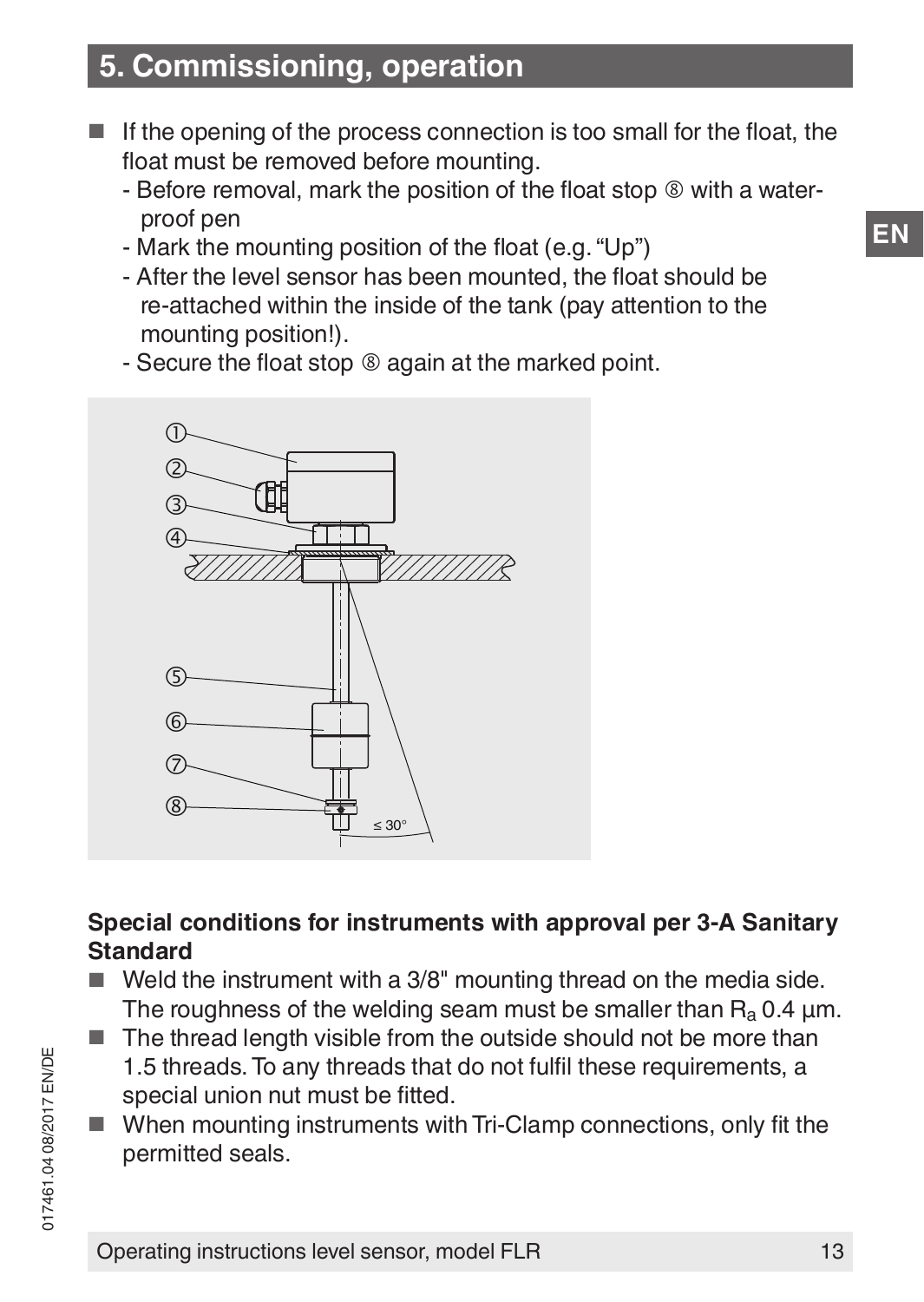# **5. Commissioning, operation**

#### **5.4 Electrical connection**

- The electrical connection must only be made by qualified skilled personnel.
- **EN** ■ Wire the level sensor in accordance with the connection diagram of the electrical output (see product label). The connection terminals are appropriately marked.



■ Seal the cable bushing  $\oslash$  at the connection housing  $\oslash$ .



#### **WARNING!**

Malfunctions through voltage spikes due to running cables together with mains connection leads or due to large cable lengths.

This can lead to a malfunction in the plant and thus lead to injury to personnel or damage to equipment.

- ▶ Use shielded connection leads.
- ▶ Ground connection leads at one end.

Always observe the mounting and operating instructions of accessories when commissioning them.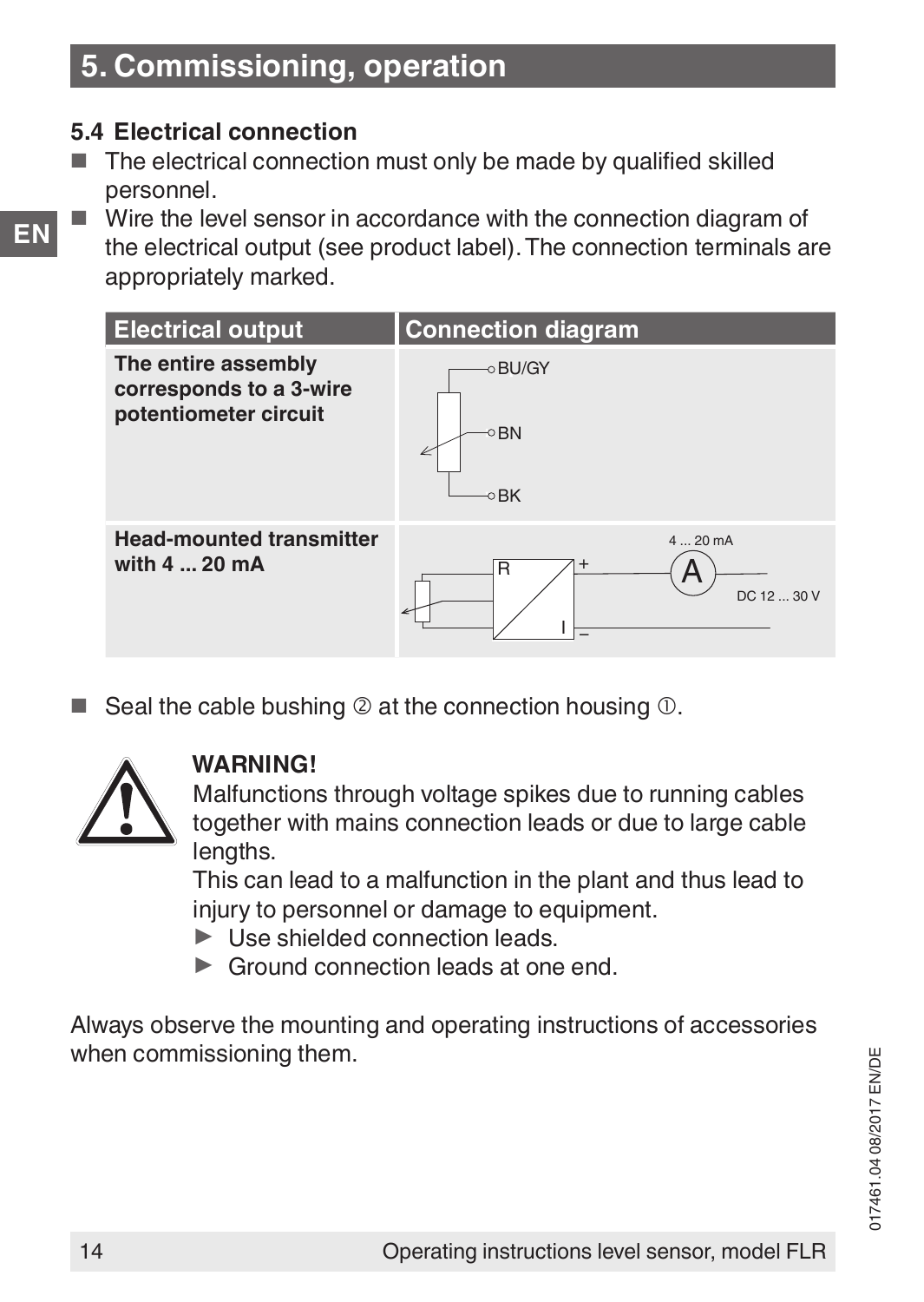# **6. Faults**

# **6. Faults**



The following table contains the most frequent causes of faults and the necessary countermeasures.

| <b>Faults</b>                                 | Causes                                                                                                  | <b>Measures</b>                                                                                                |
|-----------------------------------------------|---------------------------------------------------------------------------------------------------------|----------------------------------------------------------------------------------------------------------------|
| Level sensor cannot<br>be mounted at the      | Process connection of<br>the level sensor does<br>not match to the process<br>connection of the vessel. | Modification of the vessel<br>Return to the manufacturer                                                       |
| planned place on the<br>vessel                |                                                                                                         |                                                                                                                |
|                                               | Process connection at the<br>vessel defective                                                           | Rework the thread or<br>replace the screwed<br>coupling                                                        |
|                                               | Mounting thread at the level<br>sensor defective                                                        | Return to the manufacturer                                                                                     |
| No signal, non-linear<br>or undefined signals | Electrical connection<br>incorrect                                                                      | See chapter 5.4 "Electrical<br>connection". Check the<br>assignment with the aid of<br>the connection diagram. |
|                                               | Measuring chain defective                                                                               | Return to the manufacturer                                                                                     |
|                                               | Head-mounted transmitter<br>defective                                                                   |                                                                                                                |
|                                               | Head-mounted transmitter<br>adjusted incorrectly                                                        |                                                                                                                |



017461.04 08/2017 EN/DE

017461.04.08/2017 EN/DE

#### **CAUTION!**

**Physical injuries and damage to property and the environment**

If faults cannot be eliminated by means of the listed measures, the instrument must be taken out of operation immediately.

- $\blacktriangleright$  Ensure that there is no longer any pressure present and protect against being put into operation accidentally.
- $\blacktriangleright$  Contact the manufacturer.
- $\blacktriangleright$  If a return is needed, please follow the instructions given in chapter 8.2 "Return".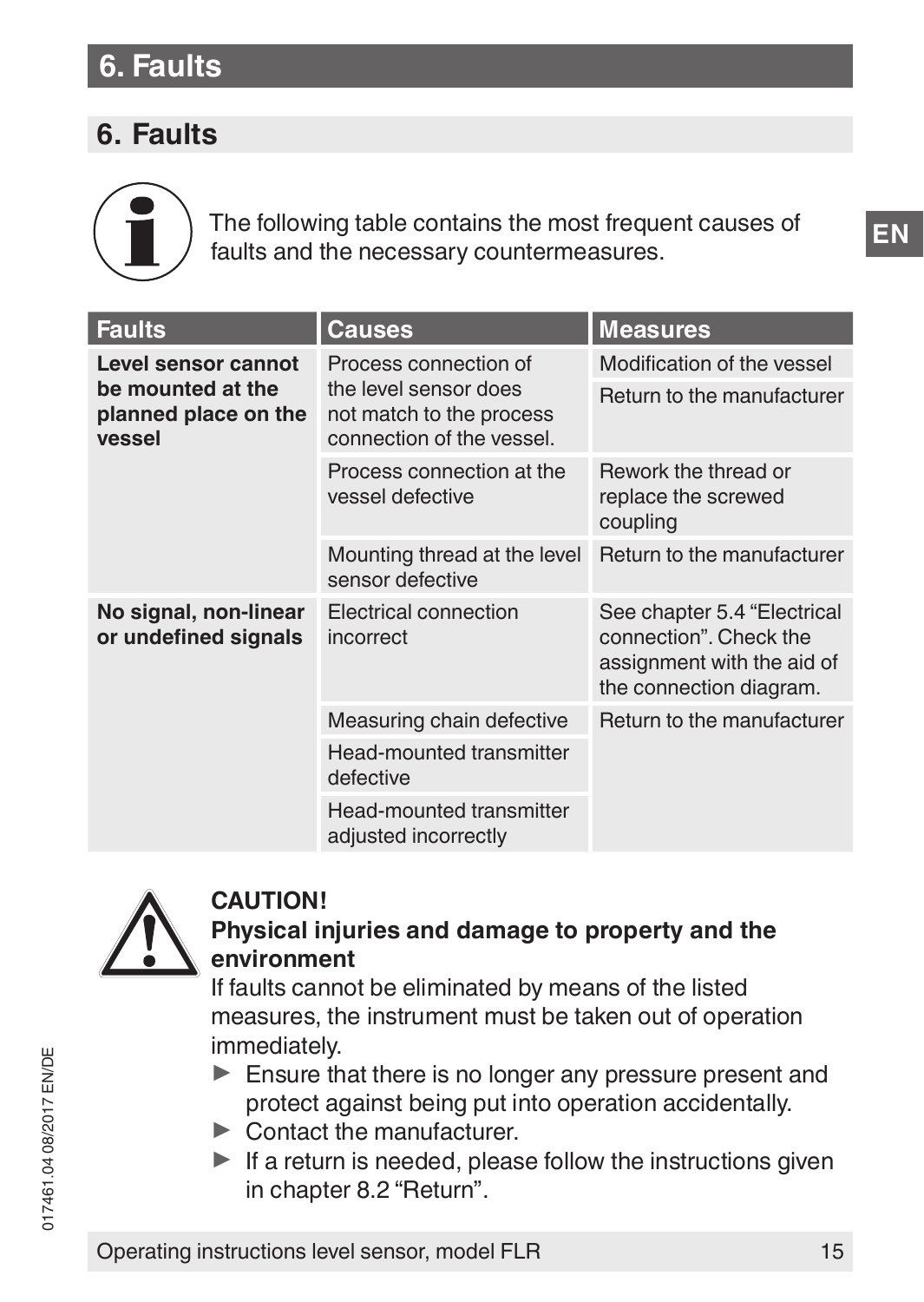# **7. Maintenance and cleaning**

# **7. Maintenance and cleaning**

#### **7.1 Maintenance**

When used properly, the level sensors work maintenance-free. They must be subjected to visual inspection within the context of regular maintenance, however, and included in the vessel pressure test.



**EN**

#### **DANGER!**

Work on containers involves the danger of intoxication and suffocation. No work is allowed to be carried out unless by taking suitable personal protective measures (e.g. respiratory protection apparatus, protective outfit etc.).

Repairs must only be carried out by the manufacturer.



Perfect functioning of the level sensors can only be guaranteed when original accessories and spare parts are used.

#### **7.2 Cleaning**



#### **CAUTION! Physical injuries and damage to property and the environment**

Improper cleaning may lead to physical injuries and damage to property and the environment. Residual media in the dismounted instrument can result in a risk to persons, the environment and equipment.

- $\blacktriangleright$  Rinse or clean the removed instrument.
- ▶ Take sufficient precautionary measures.
- 1. Prior to cleaning, properly disconnect the instrument from the process and the power supply.
- 2. Clean the instrument carefully with a moist cloth.
- 3. Electrical connections must not come into contact with moisture!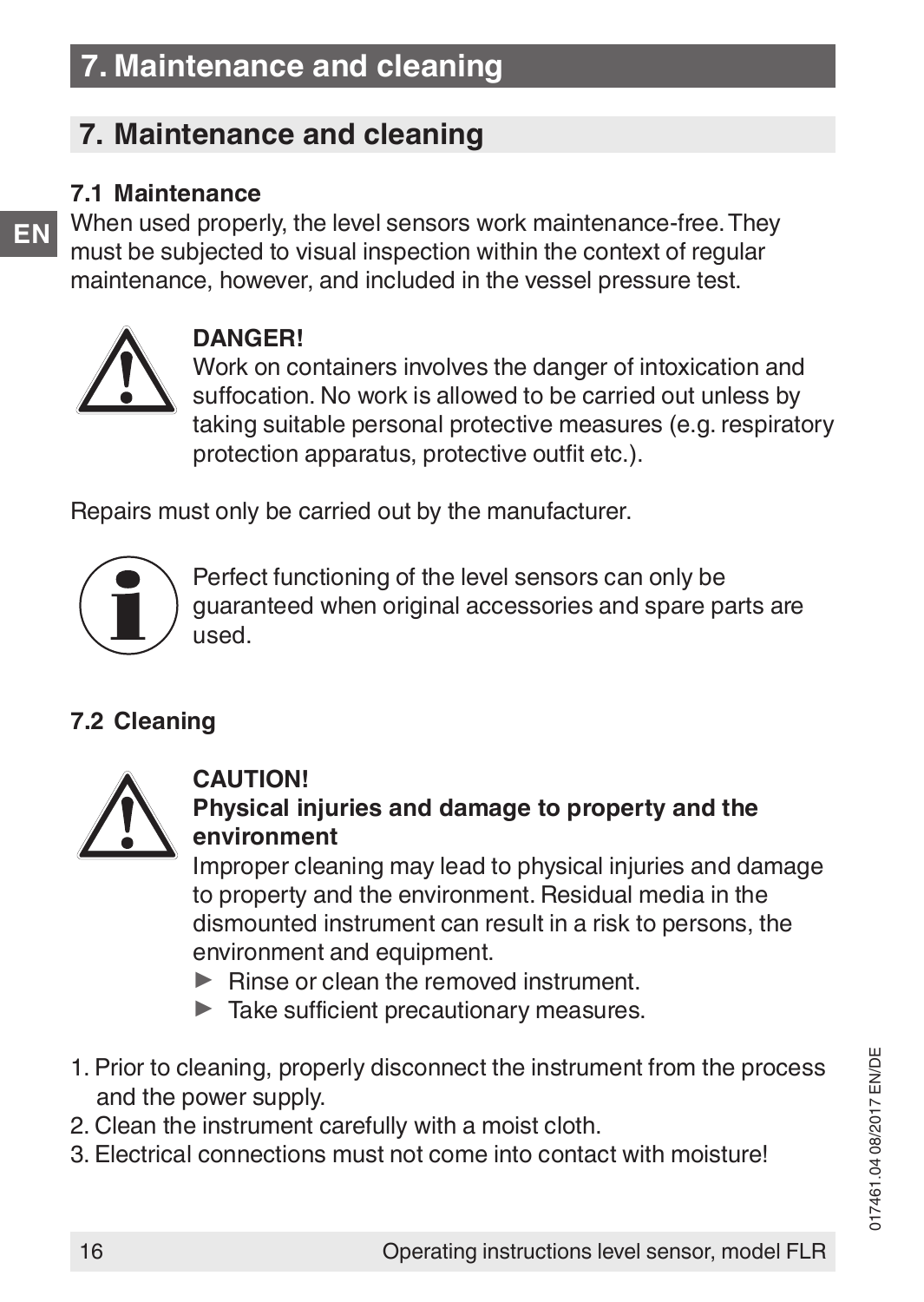# **7. Maintenance ... / 8. Dismounting, return ...**



#### **CAUTION!**

**Damage to property**

Improper cleaning may lead to damage to the instrument!

- $\triangleright$  Do not use any aggressive cleaning agents.
- ▶ Do not use any pointed and hard objects for cleaning.

### **8. Dismounting, return and disposal**



#### **WARNING! Physical injuries and damage to property and the environment through residual media**

Residual media in the dismounted instrument can result in a risk to persons, the environment and equipment.

 $\blacktriangleright$  Wash or clean the dismounted instrument, in order to protect persons and the environment from exposure to residual media.

#### **8.1 Dismounting**

Only disconnect the measuring instrument once the system has been depressurised and the power disconnected!

#### **8.2 Return**

Wash or clean the dismounted level sensor before returning it, in order to protect personnel and the environment from exposure to residual media.



Information on returns can be found under the heading "Service" on our local website.

#### **8.3 Disposal**

Incorrect disposal can put the environment at risk.

Dispose of instrument components and packaging materials in an environmentally compatible way and in accordance with the countryspecific waste disposal regulations.

**EN**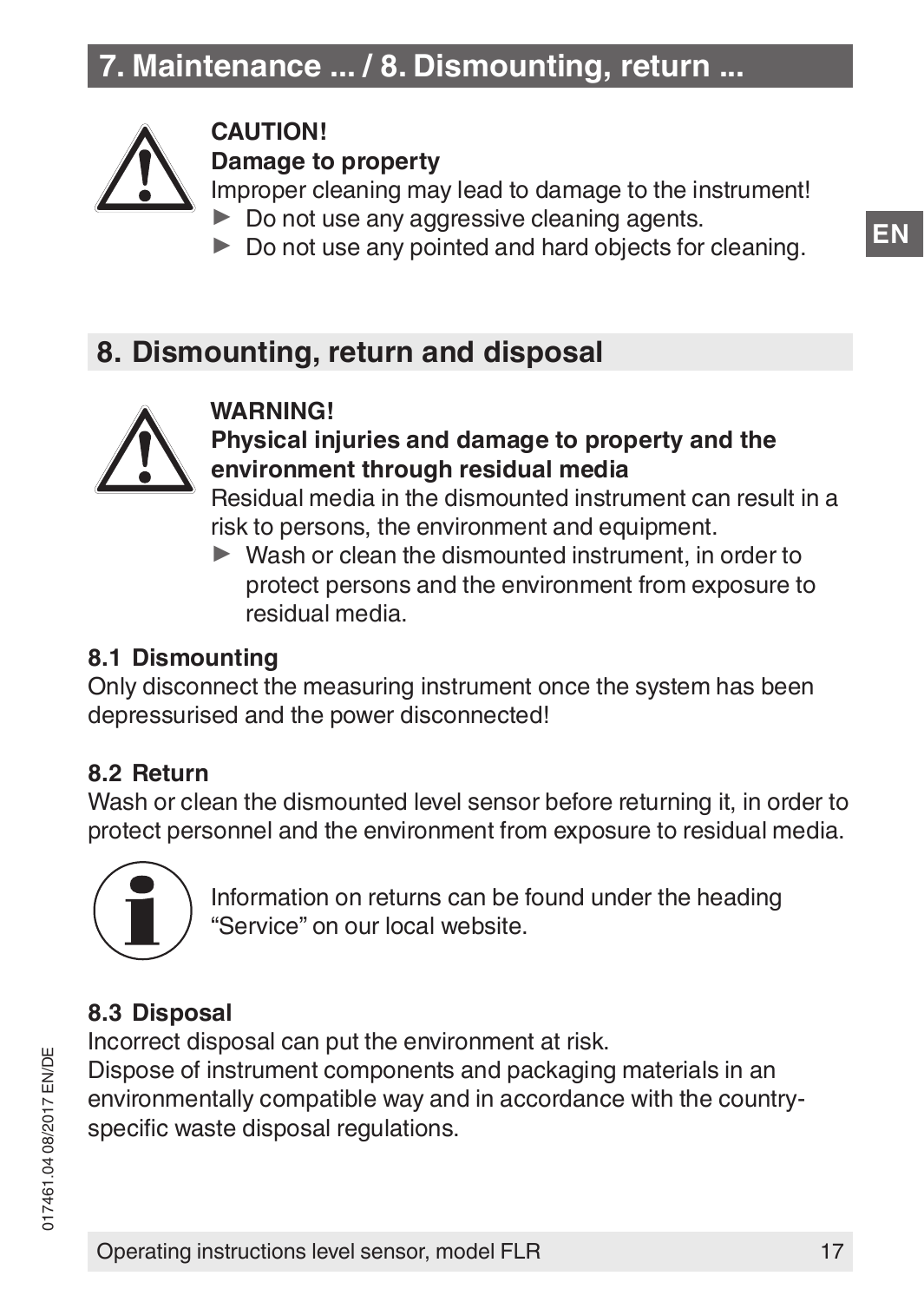# **9. Specifications**

# **9. Specifications**

# **Operating limits**<br> **Operating tem**

**EN**

■ Operating temperature:  $T = -80...+200$  °C<br>■ Operating pressure:  $p = -1$  80 har

Operating pressure:  $p = -1$  ... 80 bar

|                                        | FLR-xF, FLR-HA3                                     | Specifications   Models FLR-xA, FLR-xE,   Models FLR-xB, FLR-HB3 |
|----------------------------------------|-----------------------------------------------------|------------------------------------------------------------------|
| Permissible<br>power supply            | < AC 50 V, < DC 75 V                                | see the data sheet of the head-<br>mounted transmitter used      |
| <b>Resolution</b>                      | 2.7 mm, 5.5 mm, 7.5 mm, 9 mm (depending on version) |                                                                  |
| <b>EU</b> declaration<br>of conformity | not required                                        | see www.wika.com                                                 |

For further specifications see data sheet LM 20.02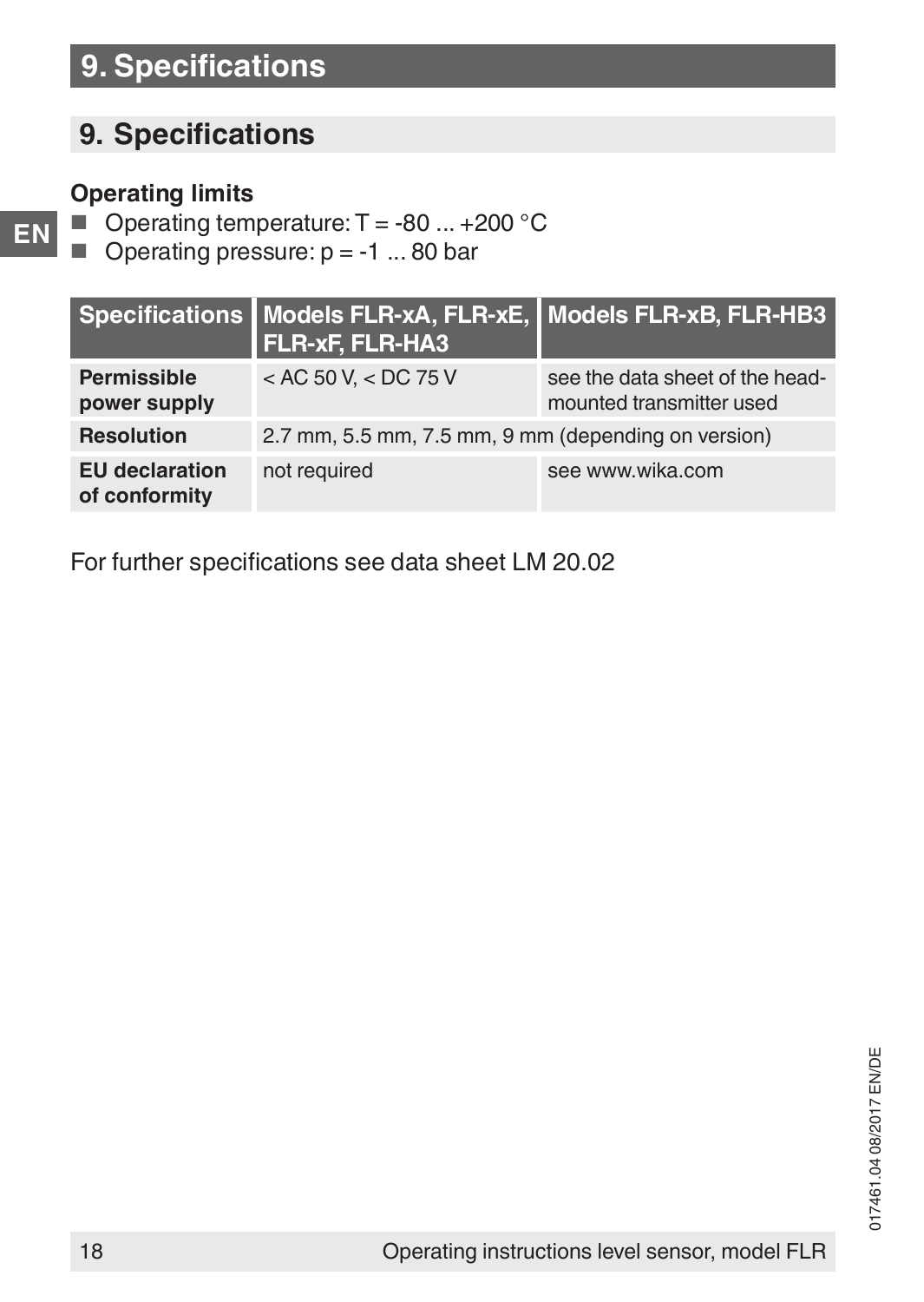# **Inhalt**

|    | 1. Allgemeines                        | 20 |
|----|---------------------------------------|----|
|    | 2. Aufbau und Funktion                | 21 |
|    | 3. Sicherheit                         | 22 |
|    | 4. Transport, Verpackung und Lagerung | 27 |
|    | 5. Inbetriebnahme, Betrieb            | 27 |
|    | 6. Störungen                          | 31 |
|    | 7. Wartung und Reinigung              | 32 |
| 8. | Demontage, Rücksendung und Entsorgung | 33 |
|    | 9. Technische Daten                   | 34 |
|    |                                       |    |

Konformitätserklärungen finden Sie online unter www.wika.de.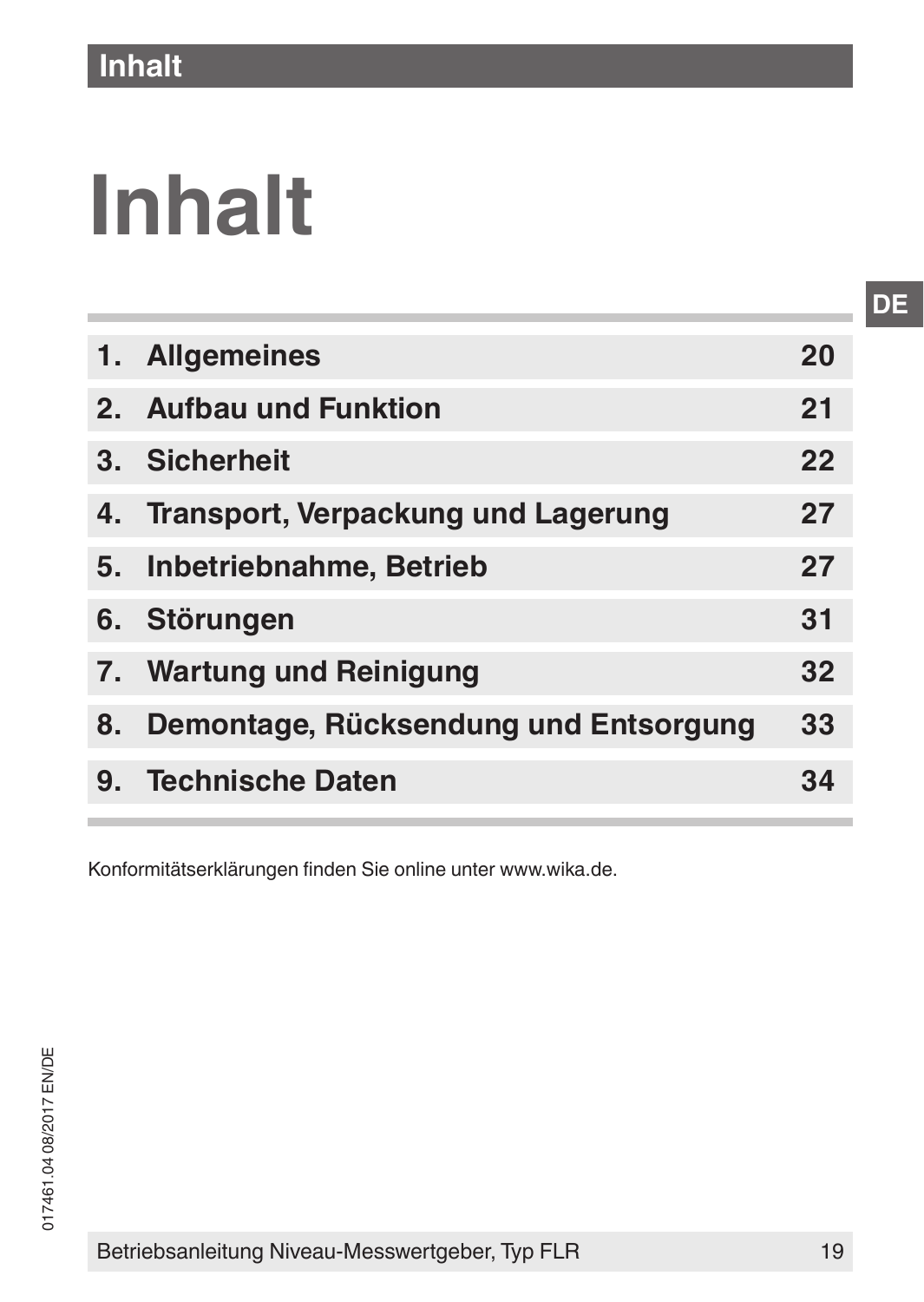# **1. Allgemeines**

# **1. Allgemeines**

- Die in der Betriebsanleitung beschriebenen Niveau-Messwertgeber werden nach dem aktuellen Stand der Technik konstruiert und gefertigt. Alle Komponenten unterliegen während der Fertigung strengen Qualitäts- und Umweltkriterien. Unsere Managementsysteme sind nach ISO 9001 zertifiziert.
- Diese Betriebsanleitung gibt wichtige Hinweise zum Umgang mit dem Gerät. Voraussetzung für sicheres Arbeiten ist die Einhaltung aller angegebenen Sicherheitshinweise und Handlungsanweisungen.
- Die für den Einsatzbereich des Gerätes geltenden örtlichen Unfallverhütungsvorschriften und allgemeinen Sicherheitsbestimmungen einhalten.
- Die Betriebsanleitung ist Produktbestandteil und muss in unmittelbarer Nähe des Gerätes für das Fachpersonal jederzeit zugänglich aufbewahrt werden. Betriebsanleitung an nachfolgende Benutzer oder Besitzer des Gerätes weitergeben.
- Das Fachpersonal muss die Betriebsanleitung vor Beginn aller Arbeiten sorgfältig durchgelesen und verstanden haben.
- Es gelten die allgemeinen Geschäftsbedingungen in den Verkaufsunterlagen.
- Technische Änderungen vorbehalten.
- Weitere Informationen:
	- Internet-Adresse: www.wika.de / www.wika.com
	- Zugehöriges Datenblatt: LM 20.02

**DE**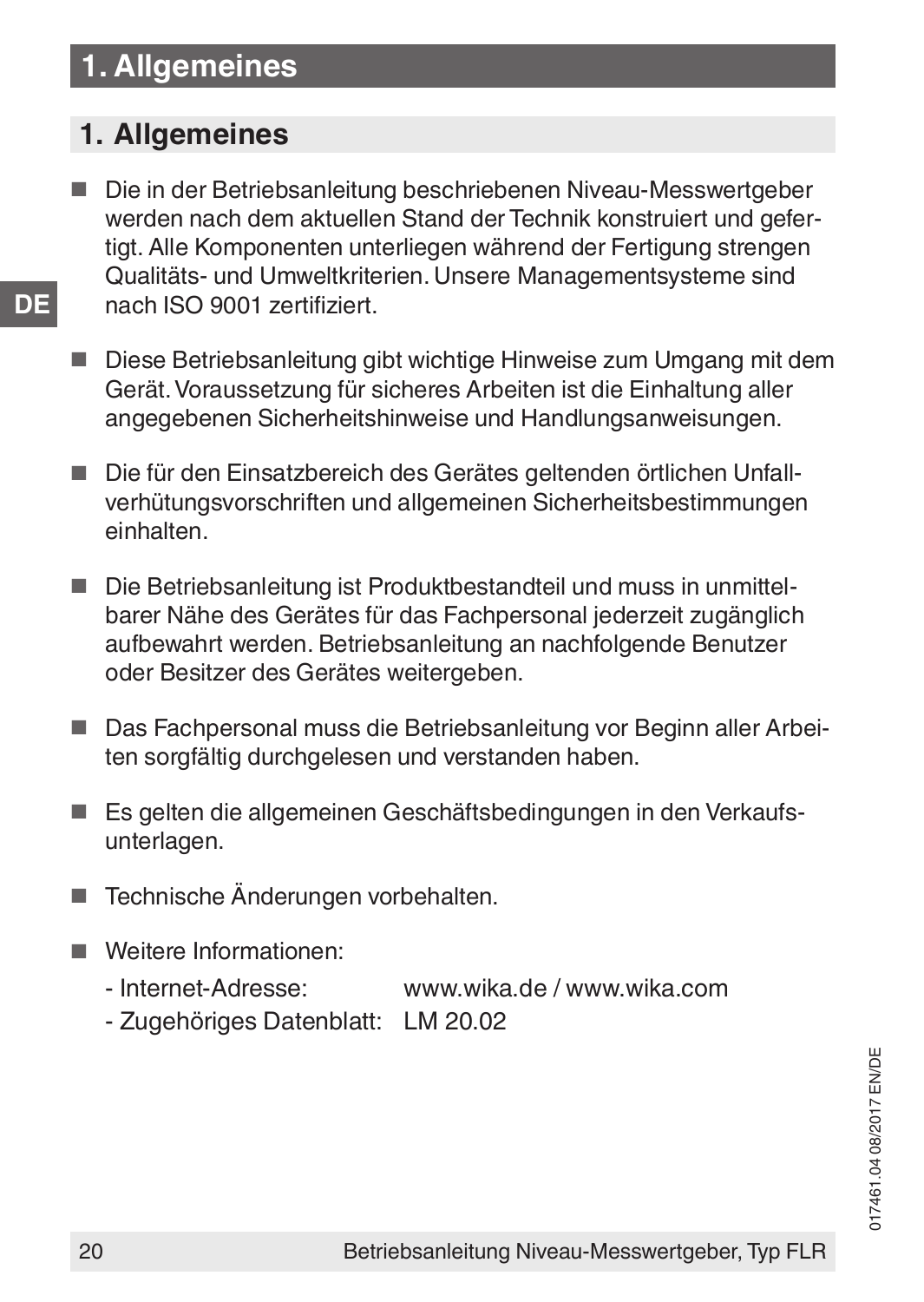# **2. Aufbau und Funktion**

## **2. Aufbau und Funktion**

#### **2.1 Funktionsbeschreibung**

Niveau-Messwertgeber arbeiten nach dem Schwimmerprinzip mit magnetischer Übertragung. Ein im Schwimmer © eingebauter Permanentmagnet betätigt durch sein Magnetfeld die im Gleitrohr <sup>®</sup> eingebaute Widerstandsmesskette. Der gesamte Aufbau entspricht einer 3-Leiter-Potentiometerschaltung. Der Schwimmer © verändert seine Höhenlage mit dem Flüssigkeitspegel des zu überwachenden Messstoffes. Das gemessene Widerstandssignal ist proportional zum Füllstand. Die Messspannung ist bedingt durch das Kontaktraster der Widerstandsmesskette sehr feinstufig und damit quasikontinuierlich.



- Anschlussgehäuse
- 2 Kabelverschraubung
- Schlüsselfläche zum Einschrauben
- Dichtung
- Gleitrohr
- Schwimmer
- Teflonscheibe
- Schwimmeranschlag

#### **2.2 Lieferumfang**

Lieferumfang mit dem Lieferschein abgleichen.

**DE**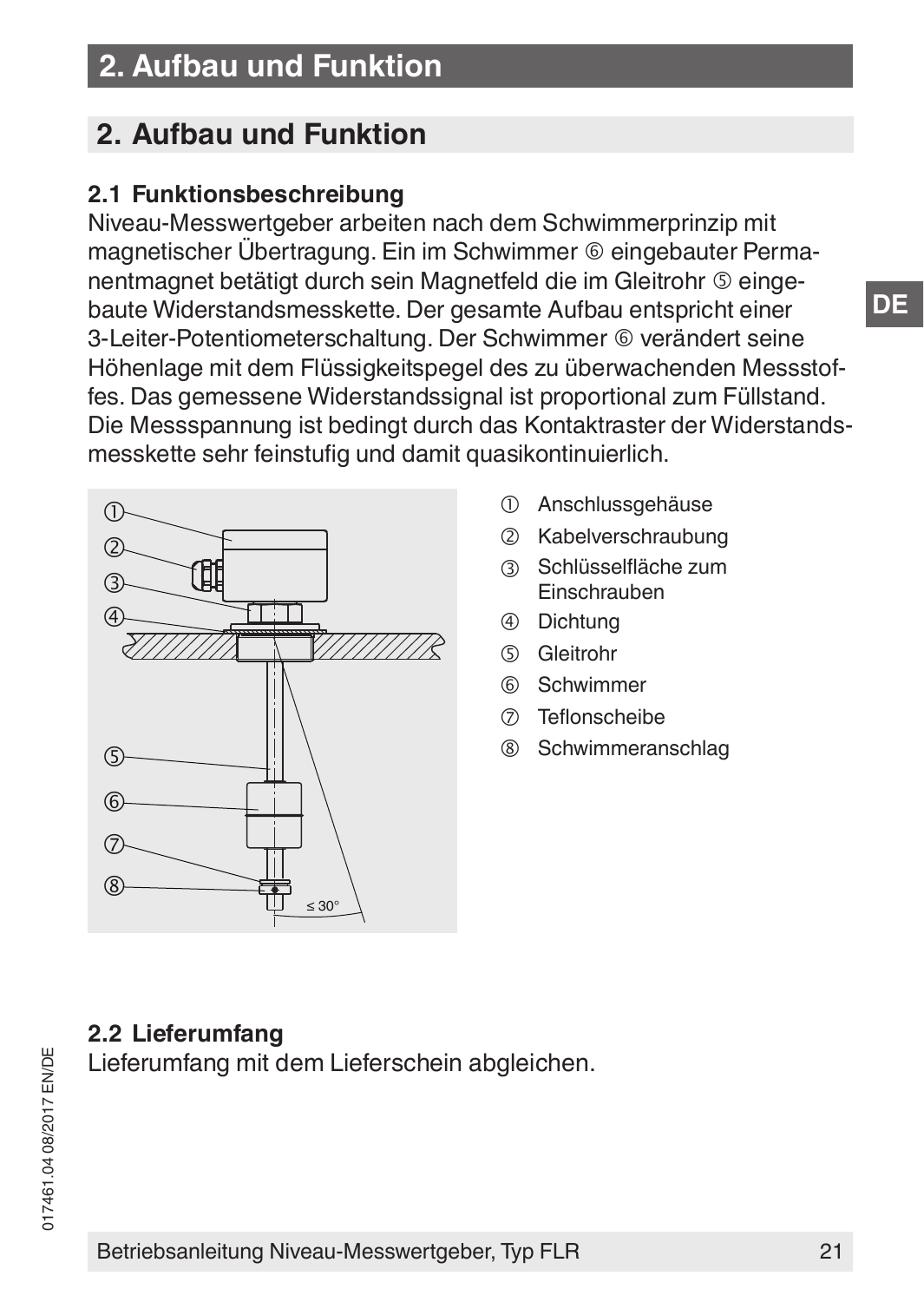# **3. Sicherheit**

#### **3.1 Symbolerklärung**



#### **GEFAHR!**

... weist auf eine unmittelbar gefährliche Situation hin, die zum Tod oder zu schweren Verletzungen führt, wenn sie nicht gemieden wird.



#### **WARNUNG!**

... weist auf eine möglicherweise gefährliche Situation hin, die zum Tod oder zu schweren Verletzungen führen kann, wenn sie nicht gemieden wird.



#### **VORSICHT!**

... weist auf eine möglicherweise gefährliche Situation hin, die zu geringfügigen oder leichten Verletzungen bzw. Sachund Umweltschäden führen kann, wenn sie nicht gemieden wird.



#### **Information**

... hebt nützliche Tipps und Empfehlungen sowie Informationen für einen effizienten und störungsfreien Betrieb hervor.

#### **3.2 Bestimmungsgemäße Verwendung**

Niveau-Messwertgeber dienen ausschließlich der Füllstandsüberwachung von flüssigen Messstoffen. Der Einsatzbereich ergibt sich aus den technischen Leistungsgrenzen und Werkstoffen.

Die Flüssigkeiten dürfen keine starken Verschmutzungen oder Grobteile aufweisen und nicht zum Auskristallisieren neigen. Es ist sicherzustellen, dass die medienberührenden Werkstoffe des Niveau-Messwertgebers gegen den zu überwachenden Messstoff ausreichend beständig sind. Nicht geeignet für Dispersionen, abrasive Flüssigkeiten, hochviskose Medien und Farben.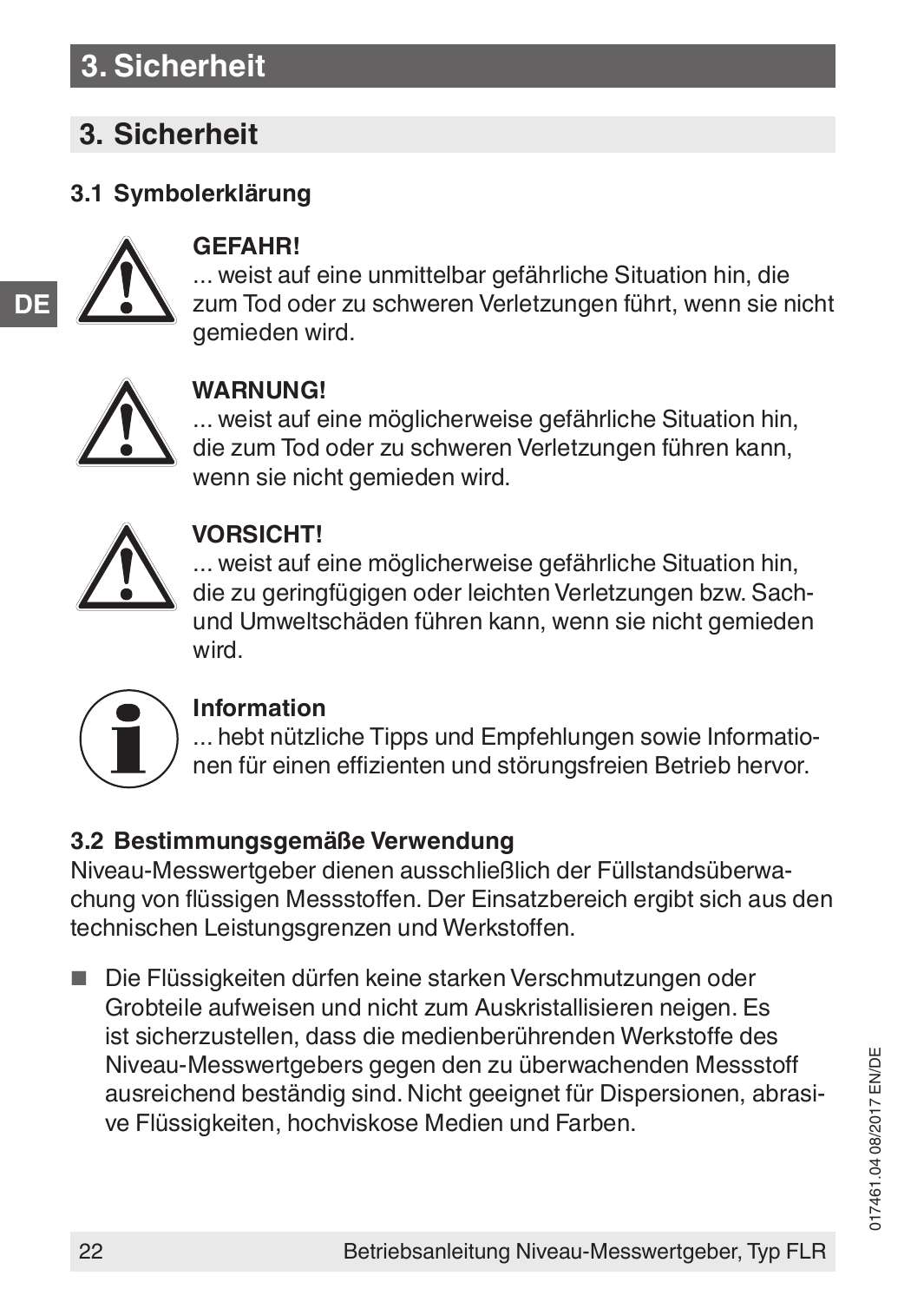- Dieses Gerät ist nicht für den Einsatz in explosionsgefährdeten Bereichen zugelassen! Für diese Bereiche sind Niveau-Messwertgeber mit Zulassung (z. B. nach ATEX) erforderlich.
- Die in der Betriebsanleitung angegebenen Einsatzbedingungen sind einzuhalten.
- Gerät nicht in unmittelbarer Nähe von ferromagnetischer Umgebung (Abstand min. 50 mm) betreiben.
- Gerät nicht in unmittelbarer Nähe von starken elektromagnetischen Feldern bzw. in unmittelbarer Nähe von Einrichtungen betreiben, die durch Magnetfelder beeinflusst werden können (Abstand min. 1 m).
- Die Niveau-Messwertgeber dürfen keinen starken mechanischen Belastungen (Stoß, Verbiegen, Vibrationen) ausgesetzt werden.
- Die technischen Spezifikationen in dieser Betriebsanleitung sind einzuhalten. Eine unsachgemäße Handhabung oder ein Betreiben des Gerätes außerhalb der technischen Spezifikationen macht die sofortige Stilllegung und Überprüfung durch einen autorisierten WIKA-Servicemitarbeiter erforderlich.

Das Gerät ist ausschließlich für den hier beschriebenen bestimmungsgemäßen Verwendungszweck konzipiert und konstruiert und darf nur dementsprechend verwendet werden.

Ansprüche jeglicher Art aufgrund von nicht bestimmungsgemäßer Verwendung sind ausgeschlossen.



#### **GEFAHR!**

Beim Arbeiten an Behältern, besteht Vergiftungs- oder Erstickungsgefahr. Arbeiten dürfen nur unter Anwendung geeigneter Personenschutzmaßnahmen (z. B. Atemschutzgerät, Schutzkleidung o. Ä.). durchgeführt werden.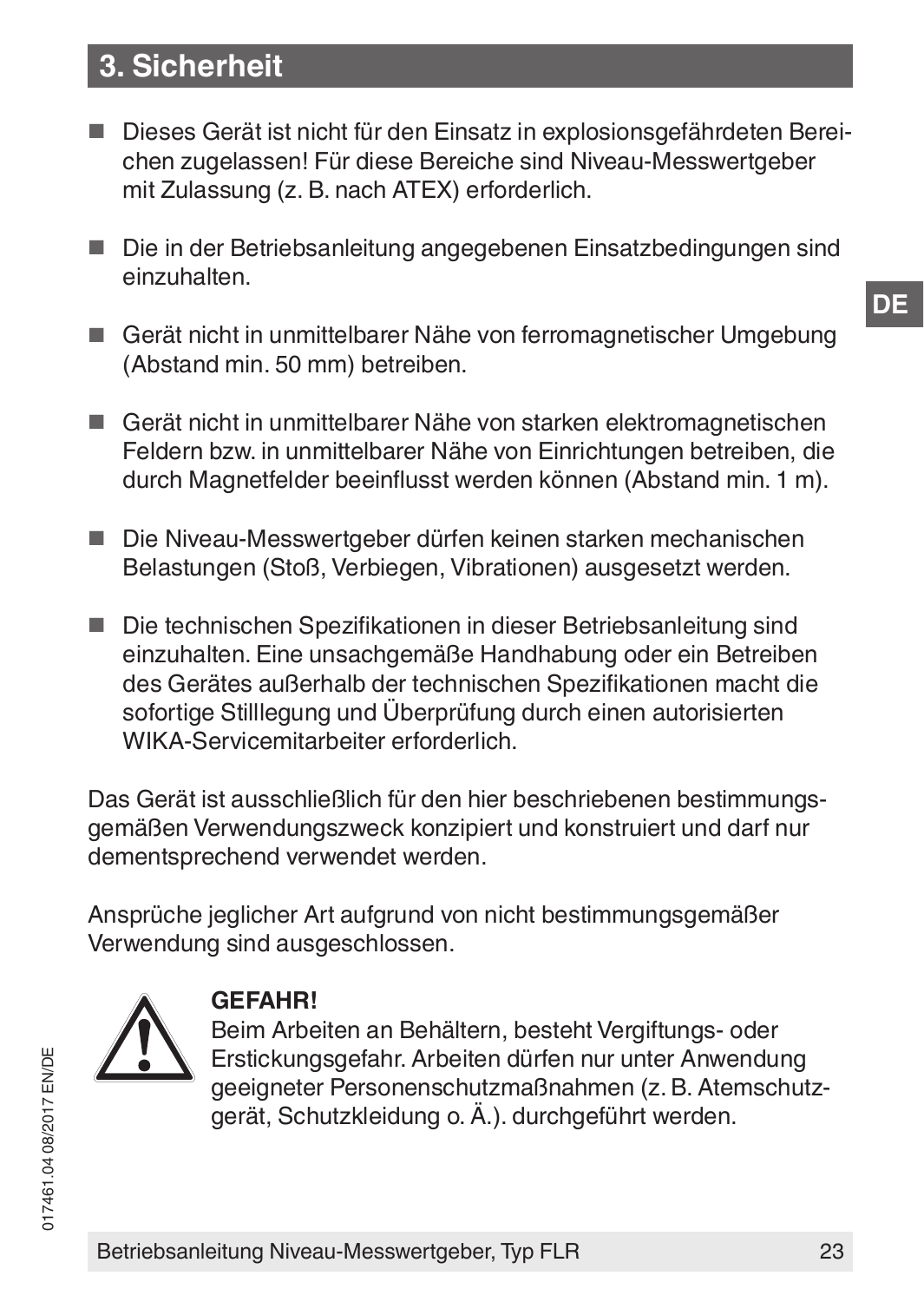#### **3.3 Fehlgebrauch**

Als Fehlgebrauch gilt jede Verwendung, die die technischen Leistungsgrenzen überschreitet oder mit den Werkstoffen unverträglich ist.



**DE**

#### **WARNUNG! Verletzungen durch Fehlgebrauch**

Fehlgebrauch des Gerätes kann zu gefährlichen Situationen und Verletzungen führen.

- ▶ Eigenmächtige Umbauten am Gerät unterlassen.
- ▶ Gerät nicht in explosionsgefährdeten Bereichen einsetzen.

Jede über die bestimmungsgemäße Verwendung hinausgehende oder andersartige Benutzung gilt als Fehlgebrauch.

Dieses Gerät nicht in Sicherheits- oder in Not-Aus-Einrichtungen benutzen.

#### **3.4 Verantwortung des Betreibers**

Das Gerät wird im gewerblichen Bereich eingesetzt. Der Betreiber unterliegt daher den gesetzlichen Pflichten zur Arbeitssicherheit.

Die Sicherheitshinweise dieser Betriebsanleitung, sowie die für den Einsatzbereich des Gerätes gültigen Sicherheits-, Unfallverhütungs- und Umweltschutzvorschriften einhalten.

Für ein sicheres Arbeiten am Gerät muss der Betreiber Folgendes sicherstellen:

- Bedienpersonal wird regelmäßig in allen zutreffenden Fragen von Arbeitssicherheit, Erste Hilfe und Umweltschutz unterwiesen.
- Bedienpersonal hat Betriebsanleitung gelesen und insbesondere die darin enthaltenen Sicherheitshinweise zur Kenntnis genommen.
- Die bestimmungsgemäße Verwendung für den Anwendungsfall wird eingehalten.
- Nach Prüfung ist ein Fehlgebrauch des Gerätes ausgeschlossen.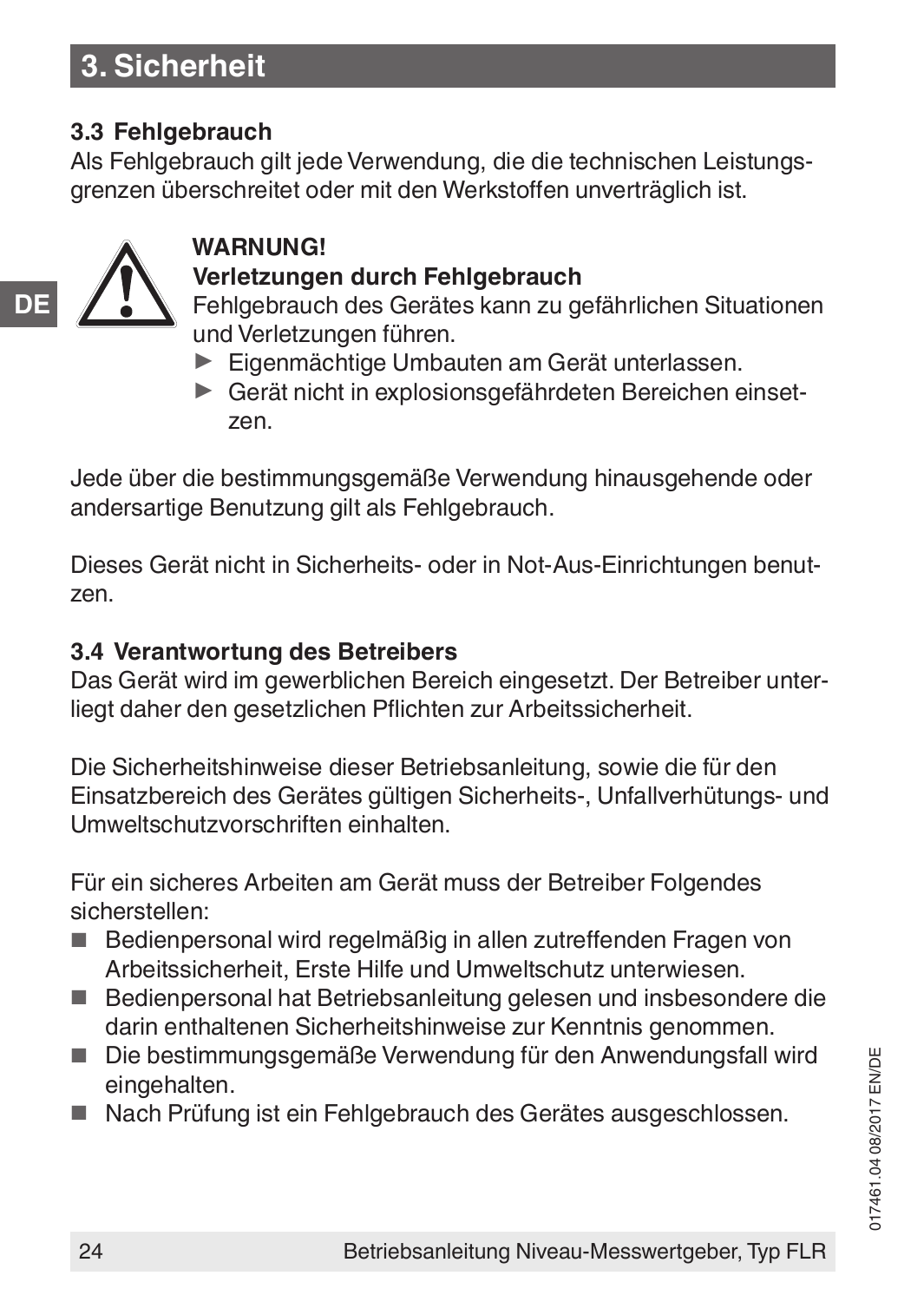#### **3.5 Personalqualifikation**



#### **WARNUNG! Verletzungsgefahr bei unzureichender Qualifikation**

Unsachgemäßer Umgang kann zu erheblichen Personenund Sachschäden führen.

▶ Die in dieser Betriebsanleitung beschriebenen Tätigkeiten nur durch Fachpersonal nachfolgend beschriebener Qualifikation durchführen lassen.

#### **Fachpersonal**

Das vom Betreiber autorisierte Fachpersonal ist aufgrund seiner fachlichen Ausbildung, seiner Kenntnisse der Mess- und Regelungstechnik und seiner Erfahrungen sowie Kenntnis der landesspezifischen Vorschriften, geltenden Normen und Richtlinien in der Lage, die beschriebenen Arbeiten auszuführen und mögliche Gefahren selbstständig zu erkennen.

#### **3.6 Persönliche Schutzausrüstung**

Die persönliche Schutzausrüstung dient dazu, das Fachpersonal gegen Gefahren zu schützen, die dessen Sicherheit oder Gesundheit bei der Arbeit beeinträchtigen könnten. Beim Ausführen der verschiedenen Arbeiten an und mit dem Gerät muss das Fachpersonal persönliche Schutzausrüstung tragen.

#### **Im Arbeitsbereich angebrachte Hinweise zur persönlichen Schutzausrüstung befolgen!**

Die erforderliche persönliche Schutzausrüstung muss vom Betreiber zur Verfügung gestellt werden.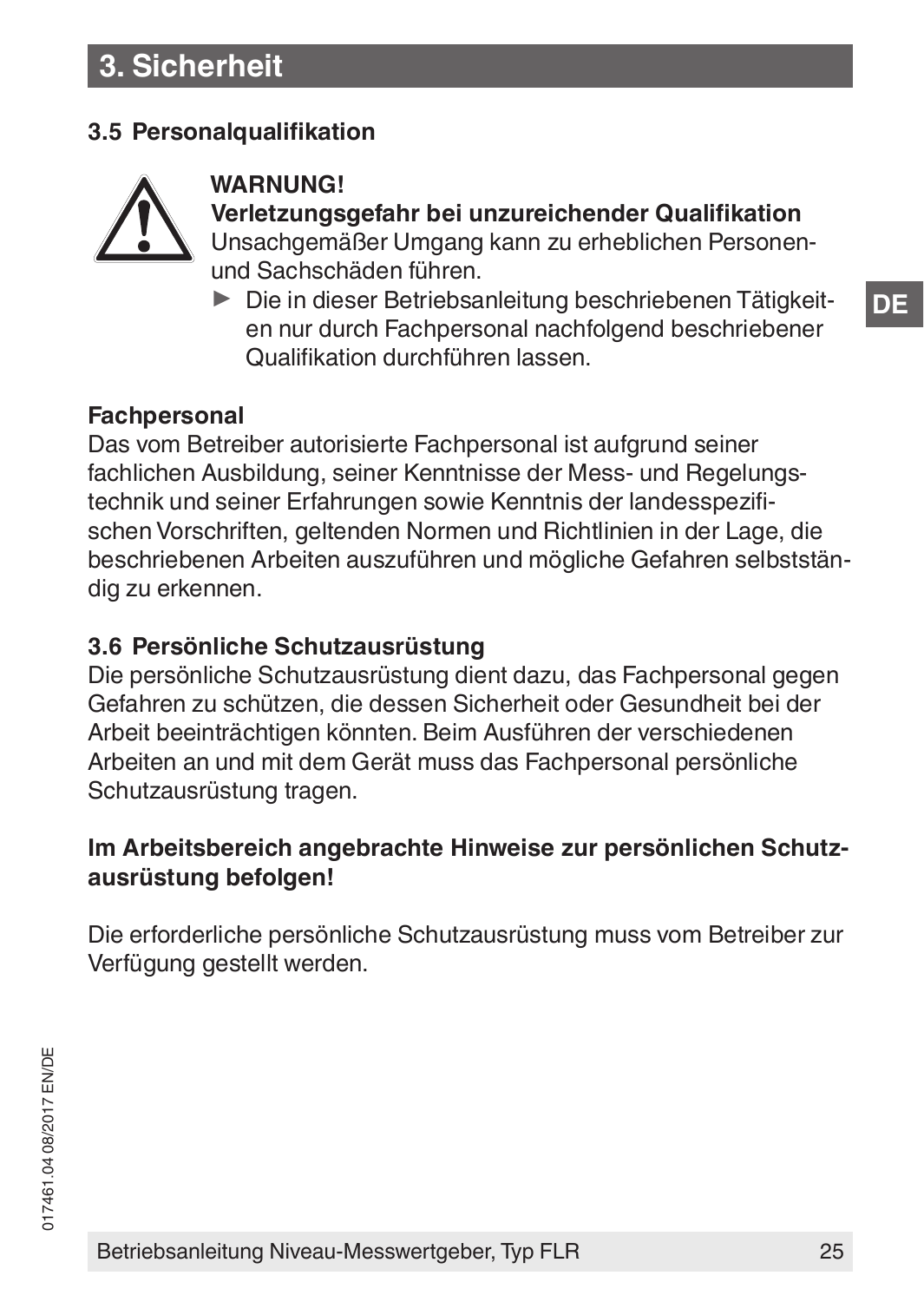#### **3.7 Beschilderung, Sicherheitskennzeichnungen**

#### **Typenschild**

|                     |                                                                                                            | 3) |
|---------------------|------------------------------------------------------------------------------------------------------------|----|
| ⊚<br>(8)<br>ヲ<br>6. |                                                                                                            |    |
|                     | <b>KSR KUEBLER</b><br>manufactured for <b>WIKA</b><br>Niveau-Messtechnik AG<br>69439 Zwingenberg / Germany |    |
|                     |                                                                                                            |    |

- Typ, Bezeichnung
- Gerätecodierung
- Schaltbild mit Farbkurzzeichen nach IEC 757
- Schaltleistung
- Symbol der Schutzklasse nach EN 61140
- Schutzart nach IEC/EN 60529
- Messstellennummer
- Artikelnummer
- Seriennummer



Vor Montage und Inbetriebnahme des Gerätes unbedingt die Betriebsanleitung lesen!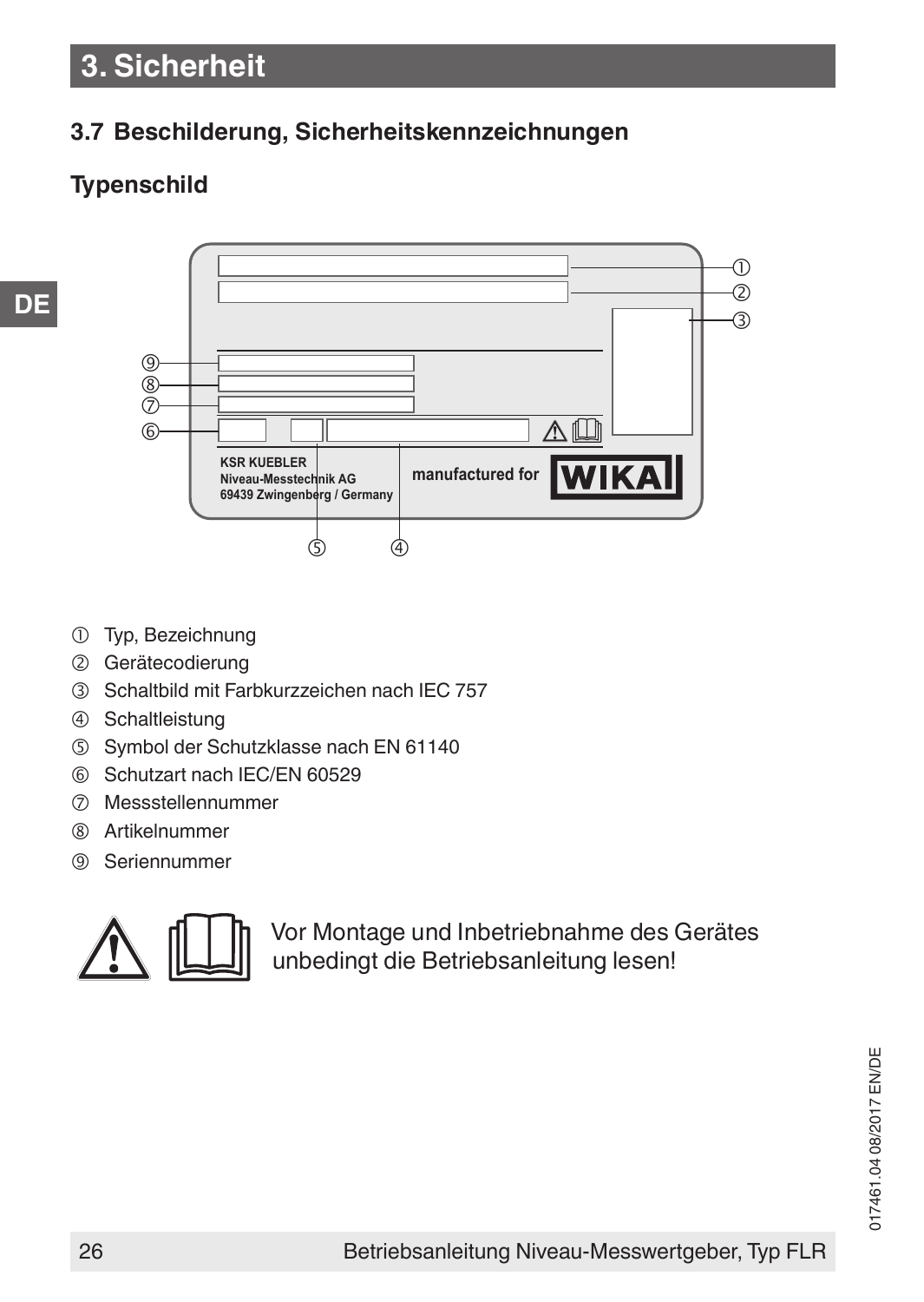# **4. Transport ... / 5. Inbetriebnahme, Betrieb**

### **4. Transport, Verpackung und Lagerung**

#### **4.1 Transport**

Niveau-Messwertgeber auf eventuell vorhandene Transportschäden untersuchen. Offensichtliche Schäden unverzüglich mitteilen.



#### **VORSICHT!**

Bei unsachgemäßem Transport können Sachschäden in erheblicher Höhe entstehen.

- ▶ Symbole auf der Verpackung beachten.
- ▶ Packstücke vorsichtig behandeln.

#### **4.2 Verpackung und Lagerung**

Verpackung erst unmittelbar vor der Inbetriebnahme entfernen. Die Verpackung aufbewahren, denn diese bietet bei einem Transport einen optimalen Schutz (z. B. wechselnder Einbauort, Reparatursendung).

#### **5. Inbetriebnahme, Betrieb**

- Alle auf der Versandverpackung angegebenen Hinweise zum Entfernen der Transportsicherungen beachten.
- Den Niveau-Messwertgeber vorsichtig aus der Verpackung entnehmen!
- Beim Auspacken alle Teile auf äußerliche Beschädigungen überprüfen.

#### **5.1 Funktionsprüfung**

Vor der Montage kann eine Funktionsprüfung des Niveau-Messwertgebers mit einem Widerstandsmessgerät und manueller Schwimmerbewegung erfolgen.

**DE**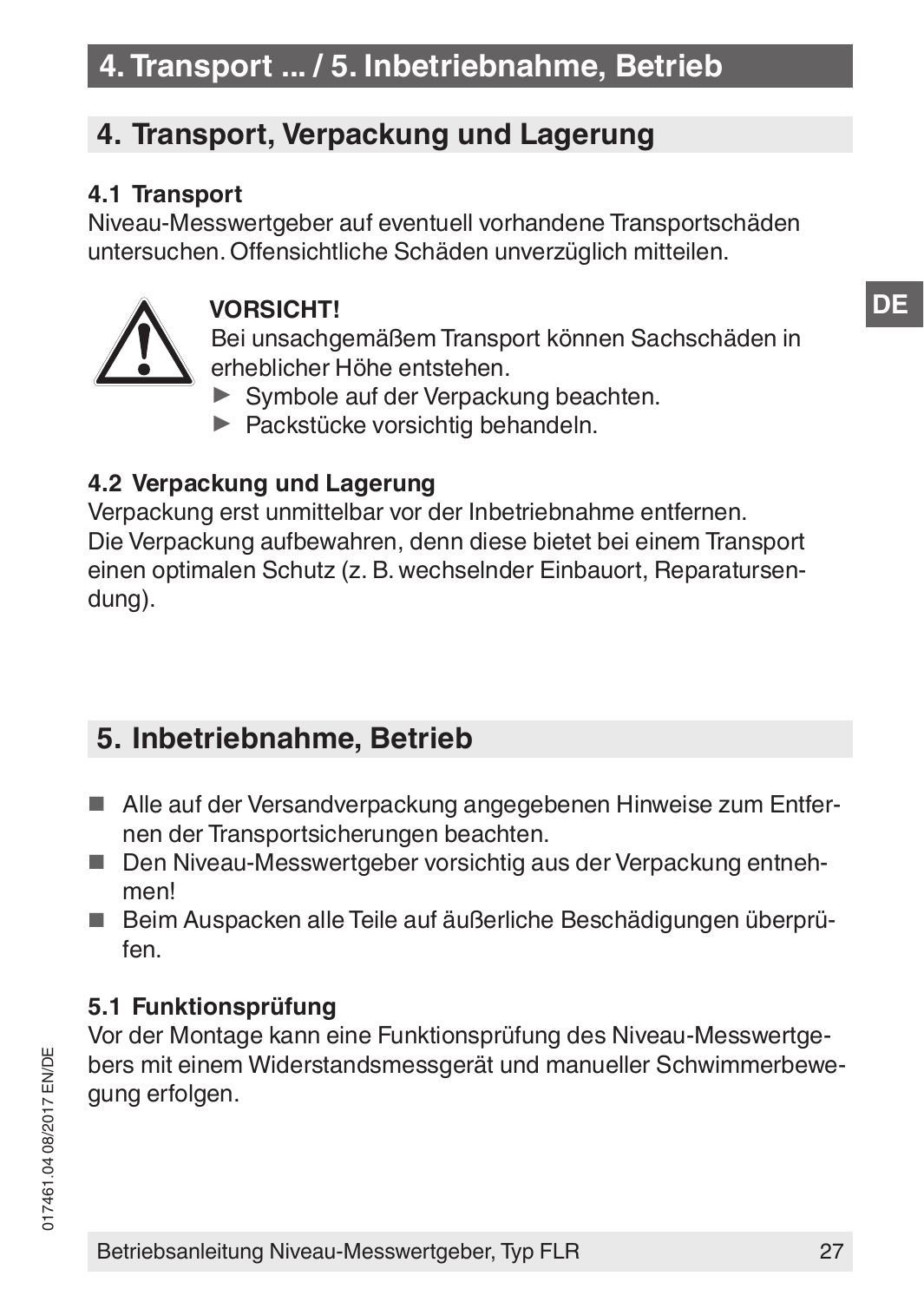# **5. Inbetriebnahme, Betrieb**

Die nachfolgende Tabelle beschreibt die Messungen und die erwarteten Messwerte bei der Bewegung des Schwimmers von unten nach oben.

| Widerstandsmessung<br>der Aderfarben | <b>Messwert</b>                                                                  |
|--------------------------------------|----------------------------------------------------------------------------------|
| $BK - BN (R1)$                       | Widerstandswert steigt proportional mit der Position<br>des Schwimmers an.       |
| $BU - BN (R2)$                       | Widerstandswert sinkt umgekehrt proportional mit<br>der Position des Schwimmers. |
| $BK - BU (Ri)$                       | Wiederstandswert bleibt unabhängig von der<br>Schwimmerposition konstant.        |



#### **WARNUNG!**

Sicherstellen, dass die Funktionsprüfung keine unbeabsichtigten Prozesse startet.

#### **5.2 Montagevorbereitung**

Sicherstellen, dass die Dichtflächen des Behälters bzw. des Niveau-Messwertgebers sauber sind und keine mechanische Beschädigung aufweisen.

#### **5.3 Montage**

- Die im Rohrleitungsbau vorgeschriebenen Drehmomentwerte der Schrauben einhalten.
- Bei der Auswahl des Montagematerials (Dichtungen, Schrauben, Unterlegscheiben und Muttern) die Prozessbedingungen beachten. Die Eignung der Dichtung muss hinsichtlich Messstoff und dessen Dämpfen gegeben sein. Zusätzlich ist auf entsprechende Korrosionsbeständigkeit zu achten.
- Der Niveau-Messwertgeber wird von außen an den Behälter montiert
- Das Gleitrohr © darf maximal 30° zur Vertikalen geneigt sein.
- Niveau-Messwertgeber ie nach Ausführung des Prozessanschlusses fachgerecht montieren.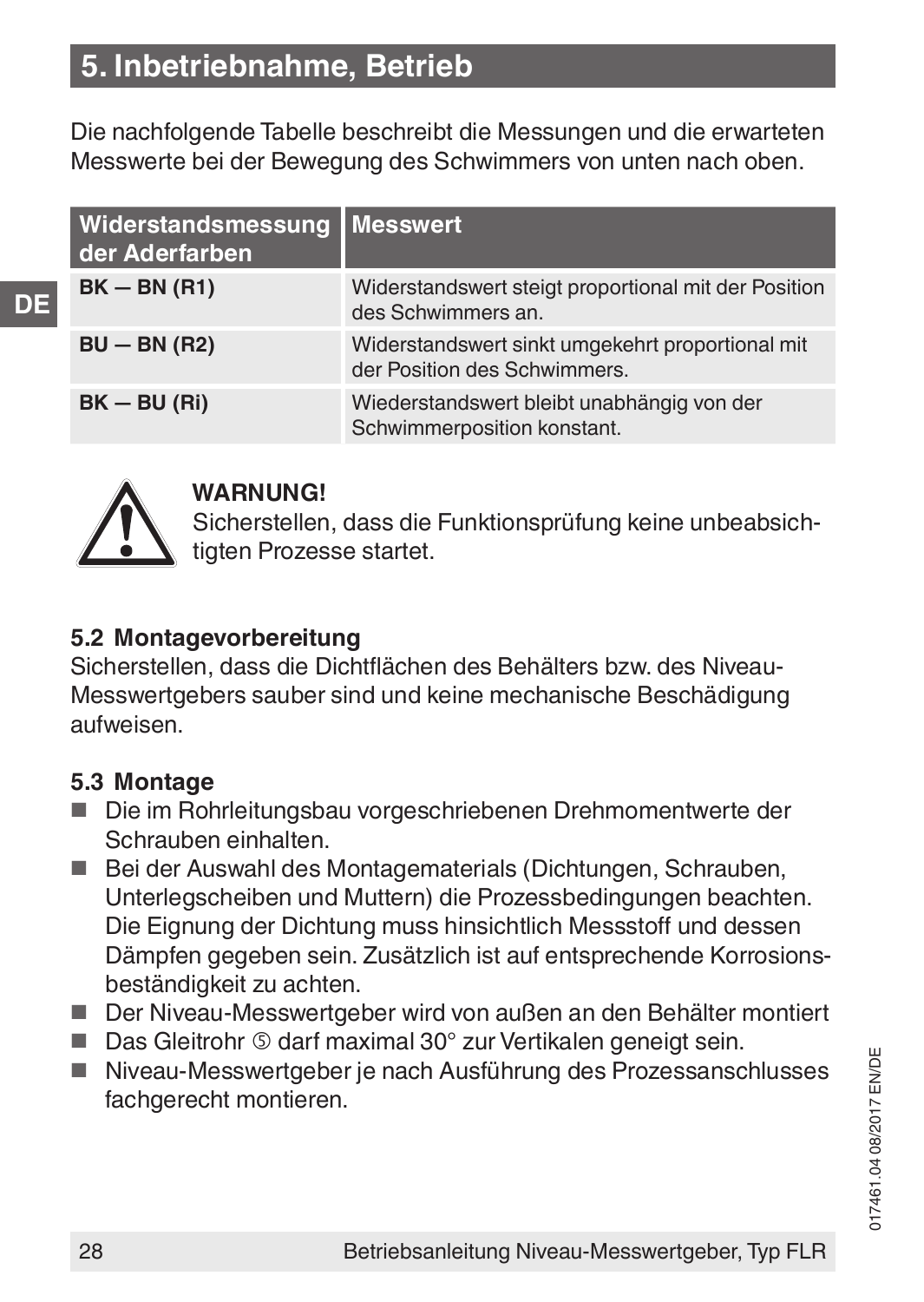# **5. Inbetriebnahme, Betrieb**

- Ist die Öffnung des Prozessanschlusses zu klein für den Schwimmer, muss der Schwimmer vor der Montage entfernt werden.
	- Position des Schwimmeranschlages vor dem Abbauen mit einem wasserfesten Stift markieren
	- Einbaulage des Schwimmers kennzeichnen (z. B. "Oben")
	- Nach der Montage des Niveau-Messwertgebers ist der Schwimmer im Inneren des Tanks wieder anzubauen (Einbaulage beachten!).
	- Schwimmeranschlag <sup>®</sup> an der markierten Stelle wieder befestigen.



#### **Besondere Bedingungen für Geräte mit Zulassung nach 3-A Sanitary Standard**

- Geräte mit einem 3/8"-Einschraubgewinde auf der Messstoffseite verschweißen. Die Rauheit der Schweißnaht muss kleiner als  $R_a$  0.4  $\mu$ m sein.
- Die außen sichtbare Gewindelänge darf 1,5 Gewindegänge nicht überschreiten. Auf Gewinde, welche diese Anforderungen nicht erfüllen, muss eine spezielle Überwurfmutter aufgesetzt werden.
- Beim Einbau von Geräten mit Tri-Clamp-Anschluss nur zugelassene Dichtungen einsetzen.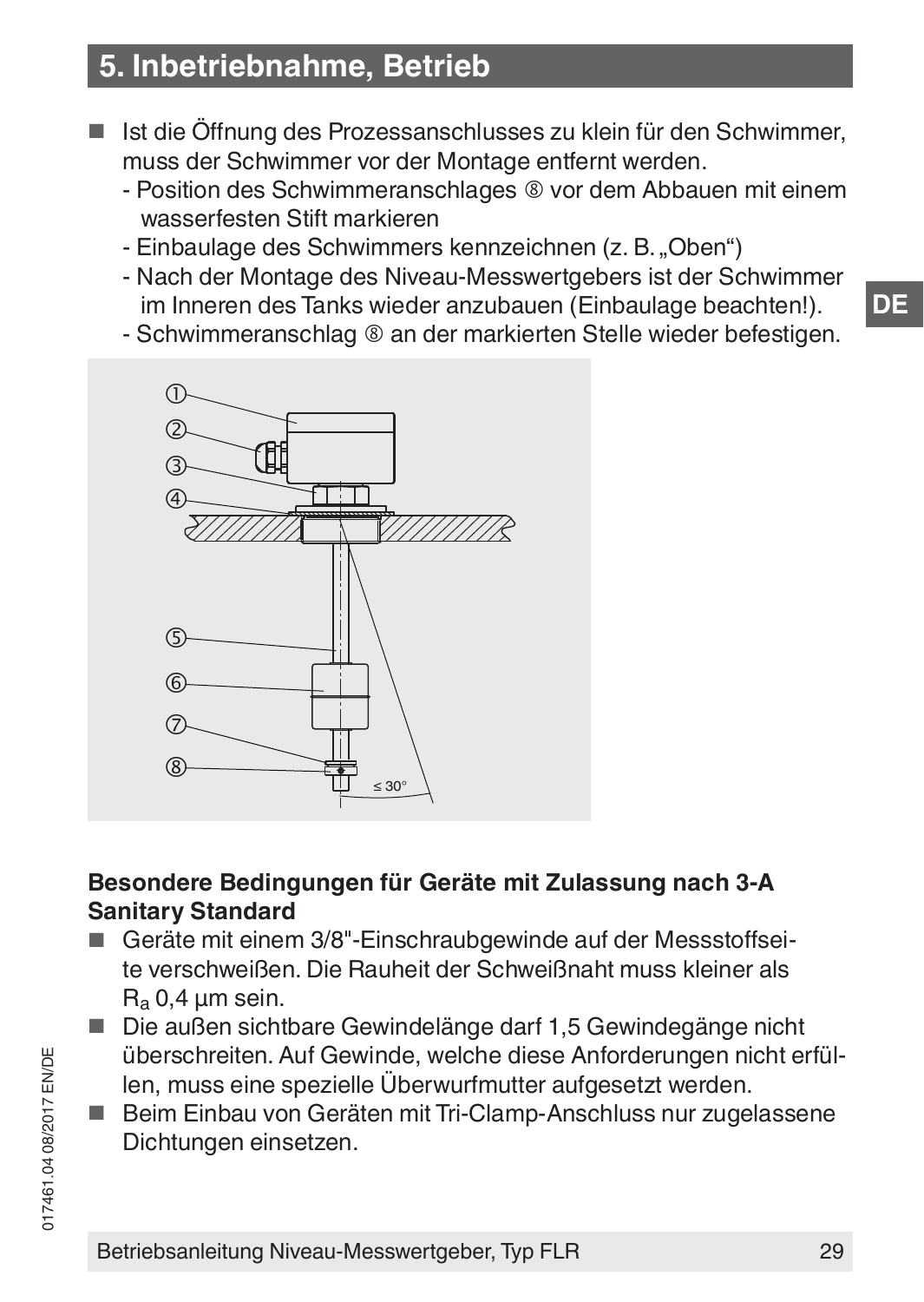# **5. Inbetriebnahme, Betrieb**

#### **5.4 Elektrischer Anschluss**

- Der elektrische Anschluss darf nur durch qualifiziertes Fachpersonal erfolgen.
- Niveau-Messwertgeber nach Anschlussschema des elektrischen Ausgangs (siehe Typenschild) verdrahten. Die Anschlussklemmen sind entsprechend gekennzeichnet.



■ Die Kabeldurchführung  $\oslash$  am Anschlussgehäuse  $\oslash$  abdichten.



#### **WARNUNG!**

Fehlfunktionen bei gemeinsamer Verlegung mit Netzanschlussleitungen oder bei großen Leitungslängen durch Spannungsspitzen.

Dies kann zu einer Fehlfunktion der Anlage und dadurch zu Personen- oder Sachschäden führen.

- ▶ Abgeschirmte Anschlussleitungen verwenden.
- ▶ Anschlussleitungen einseitig erden.

Zur Inbetriebnahme von Zubehör unbedingt die jeweilige Montage- und Betriebsanleitung beachten.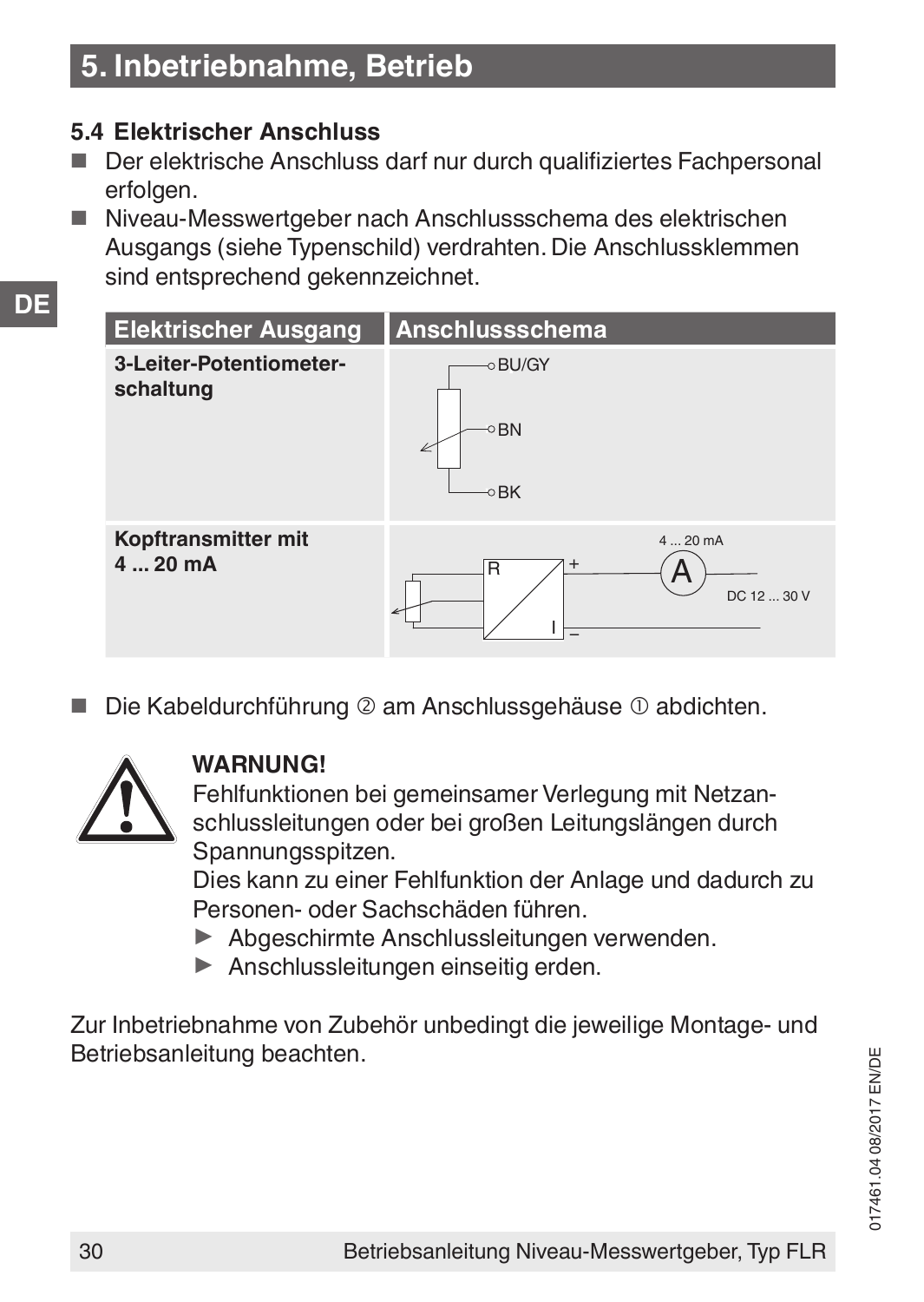# **6. Störungen**

# **6. Störungen**



In der folgenden Tabelle sind die häufigsten Fehlerursachen und erforderliche Gegenmaßnahmen aufgeführt.

| Störungen                                                             | <b>Ursachen</b>                                                                                                 | <b>Maßnahmen</b>                                                                                     |
|-----------------------------------------------------------------------|-----------------------------------------------------------------------------------------------------------------|------------------------------------------------------------------------------------------------------|
| Niveau-Messwertgeber                                                  | Prozessanschluss des<br>Niveau-Messwertgebers<br>passt nicht zu dem<br>Prozessanschluss des<br><b>Behälters</b> | Umbau des Behälters                                                                                  |
| lässt sich nicht an der<br>vorgesehenen Stelle<br>am Behälter anbauen |                                                                                                                 | Rücksendung an den<br>Hersteller                                                                     |
|                                                                       | Prozessanschluss am<br>Behälter defekt                                                                          | Nacharbeiten des Gewin-<br>des oder Austauschen der<br>Befestigungsmuffe                             |
|                                                                       | Einschraubgewinde am<br>Niveau-Messwertgeber<br>defekt                                                          | Rücksendung an den<br>Hersteller                                                                     |
| Keine, nicht-lineare<br>oder undefinierte<br>Signale                  | Elektrischer Anschluss<br>falsch                                                                                | Siehe Kapitel 5.4<br>"Elektrischer Anschluss".<br>Belegung mit Hilfe des<br>Anschlussschemas prüfen. |
|                                                                       | Messkette defekt                                                                                                | Rücksendung an den                                                                                   |
|                                                                       | Kopftransmitter defekt                                                                                          | Hersteller                                                                                           |
|                                                                       | Kopftransmitter falsch<br>justiert                                                                              |                                                                                                      |



#### **VORSICHT!**

#### **Körperverletzungen, Sach- und Umweltschäden**

Können Störungen mit Hilfe der aufgeführten Maßnahmen nicht beseitigt werden, Gerät unverzüglich außer Betrieb setzen.

- ▶ Sicherstellen, dass kein Druck mehr anliegt und gegen versehentliche Inbetriebnahme schützen.
- ▶ Kontakt mit dem Hersteller aufnehmen.
- ▶ Bei notwendiger Rücksendung die Hinweise unter Kapitel 8.2 "Rücksendung" beachten.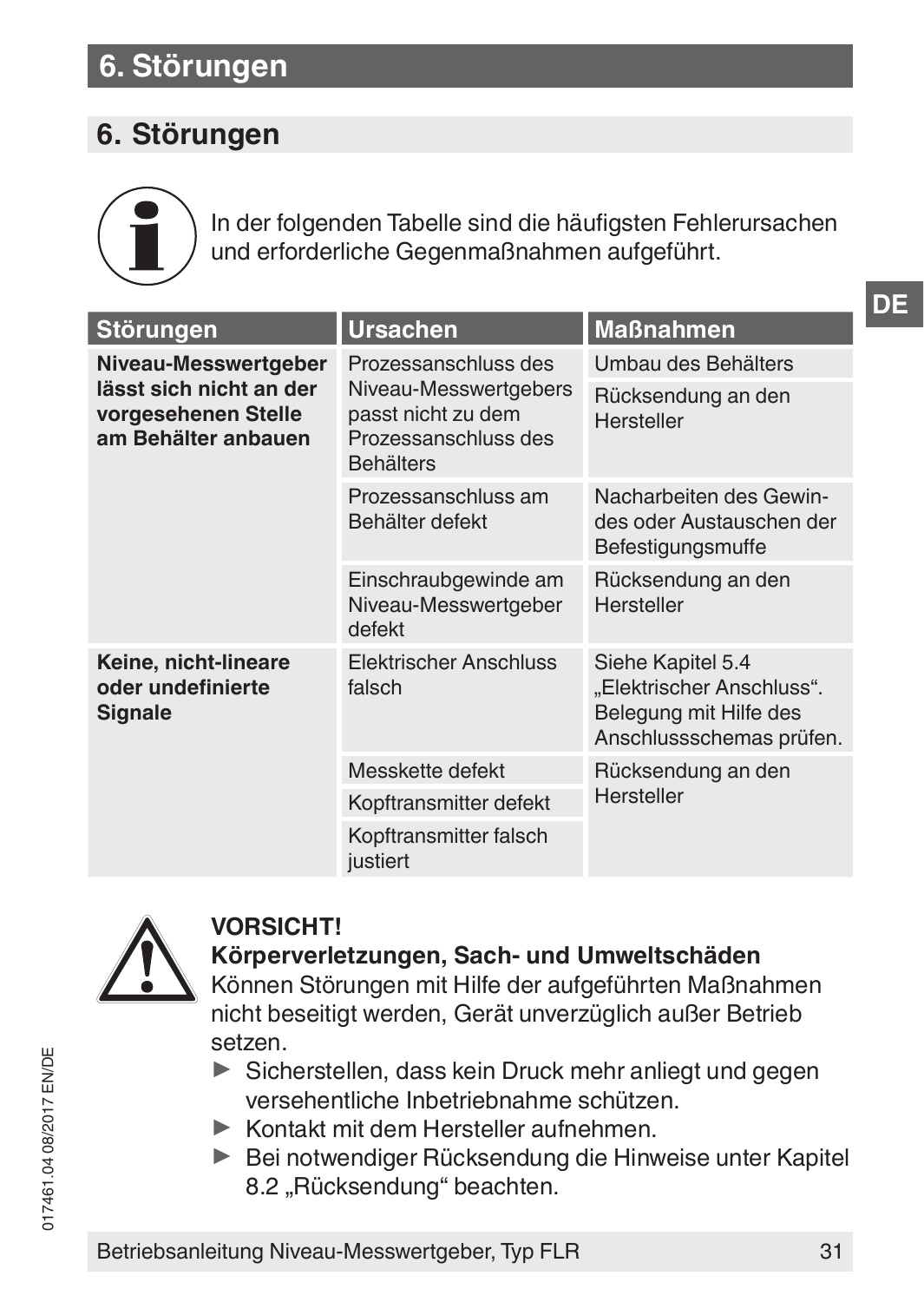# **7. Wartung und Reinigung**

# **7. Wartung und Reinigung**

#### **7.1 Wartung**

Die Niveau-Messwertgeber arbeiten bei bestimmungsgemäßem Gebrauch wartungsfrei. Sie sind jedoch im Rahmen der regelmäßigen Wartung einer Sichtkontrolle zu unterziehen und in die Druckprüfung des Behälters mit einzubeziehen.



**DE**

#### **GEFAHR!**

Beim Arbeiten an Behältern besteht Vergiftungs- oder Erstickungsgefahr. Arbeiten dürfen nur unter Anwendung geeigneter Personenschutzmaßnahmen (z. B. Atemschutzgerät, Schutzkleidung o. Ä.). durchgeführt werden.

Reparaturen sind ausschließlich vom Hersteller durchzuführen.



Die Funktion der Niveau-Messwertgeber kann nur bei Verwendung von Originalzubehör und Ersatzteilen gewährleistet werden.

#### **7.2 Reinigung**



#### **VORSICHT!**

**Körperverletzungen, Sach- und Umweltschäden**

Eine unsachgemäße Reinigung führt zu Körperverletzungen, Sach- und Umweltschäden. Messstoffreste im ausgebauten Gerät können zur Gefährdung von Personen, Umwelt und Einrichtung führen.

- ▶ Ausgebautes Gerät spülen bzw. säubern.
- ▶ Ausreichende Vorsichtsmaßnahmen ergreifen.
- 1. Vor der Reinigung das Gerät ordnungsgemäß vom Prozess und der Stromversorgung trennen.
- 2. Das Gerät vorsichtig mit einem feuchten Tuch reinigen.
- 3. Elektrische Anschlüsse nicht mit Feuchtigkeit in Berührung bringen!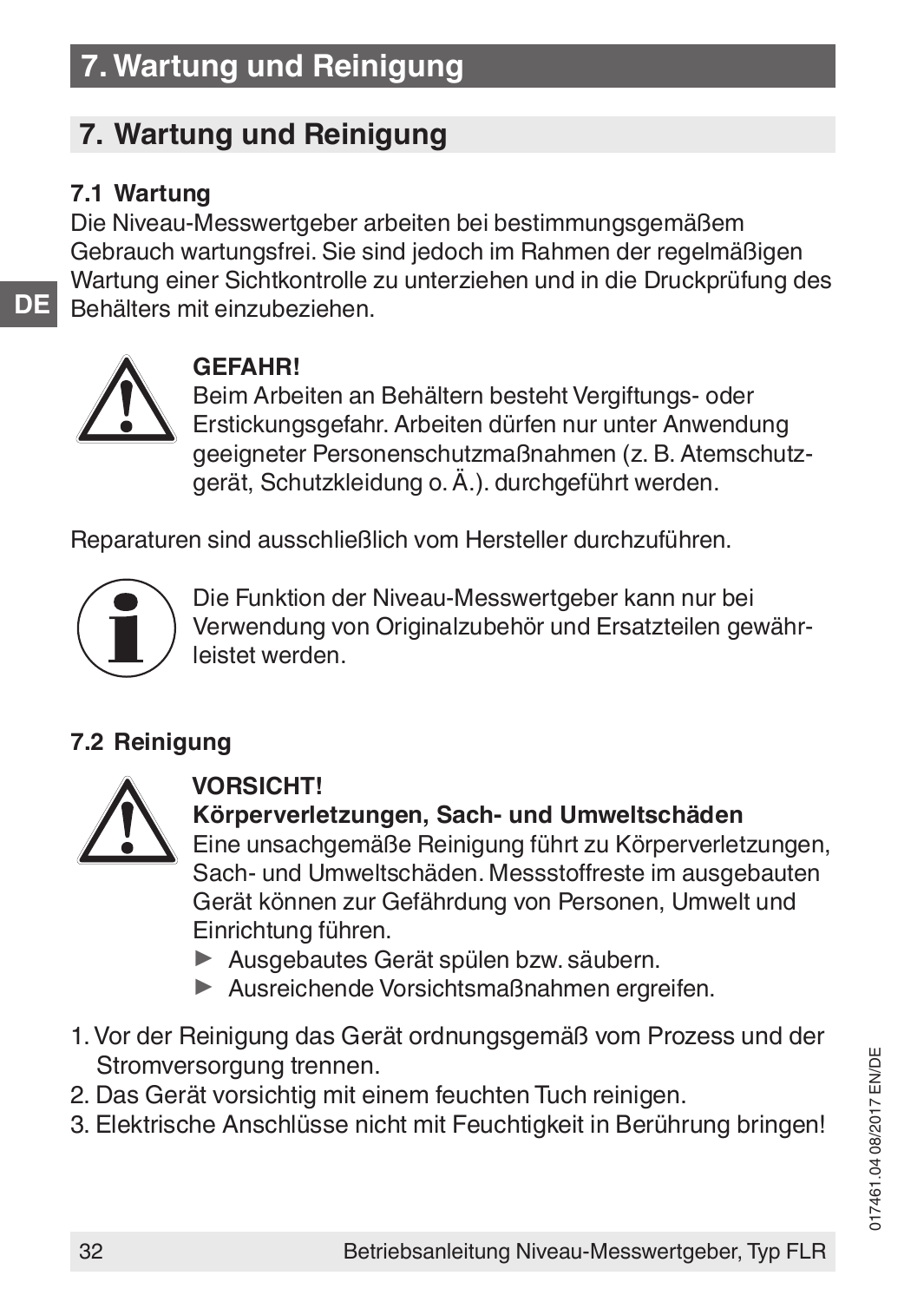# **7. Wartung ... / 8. Demontage, Rücksendung ...**



#### **VORSICHT! Sachbeschädigung**

Eine unsachgemäße Reinigung führt zur Beschädigung des **Gerätes!** 

- ▶ Keine aggressiven Reinigungmittel verwenden.
- ▶ Keine harten und spitzen Gegenstände zur Reinigung verwenden.

# **8. Demontage, Rücksendung und Entsorgung**



#### **WARNUNG! Körperverletzungen, Sach- und Umweltschäden durch Messstoffreste**

Messstoffreste im ausgebauten Gerät können zur Gefährdung von Personen, Umwelt und Einrichtung führen.

▶ Ausgebautes Gerät spülen bzw. säubern, um Personen und Umwelt vor Gefährdung durch anhaftende Messstoffreste zu schützen.

#### **8.1 Demontage**

Messgerät nur im drucklosen und spannungsfreiem Zustand demontieren!

#### **8.2 Rücksendung**

Ausgebauten Niveau-Messwertgeber vor der Rücksendung spülen bzw. säubern, um Mitarbeiter und Umwelt vor Gefährdung durch anhaftende Messstoffreste zu schützen.



Hinweise zur Rücksendung befinden sich in der Rubrik "Service" auf unserer lokalen Internetseite.

#### **8.3 Entsorgung**

Durch falsche Entsorgung können Gefahren für die Umwelt entstehen. Gerätekomponenten und Verpackungsmaterialien entsprechend den landesspezifischen Abfallbehandlungs- und Entsorgungsvorschriften umweltgerecht entsorgen.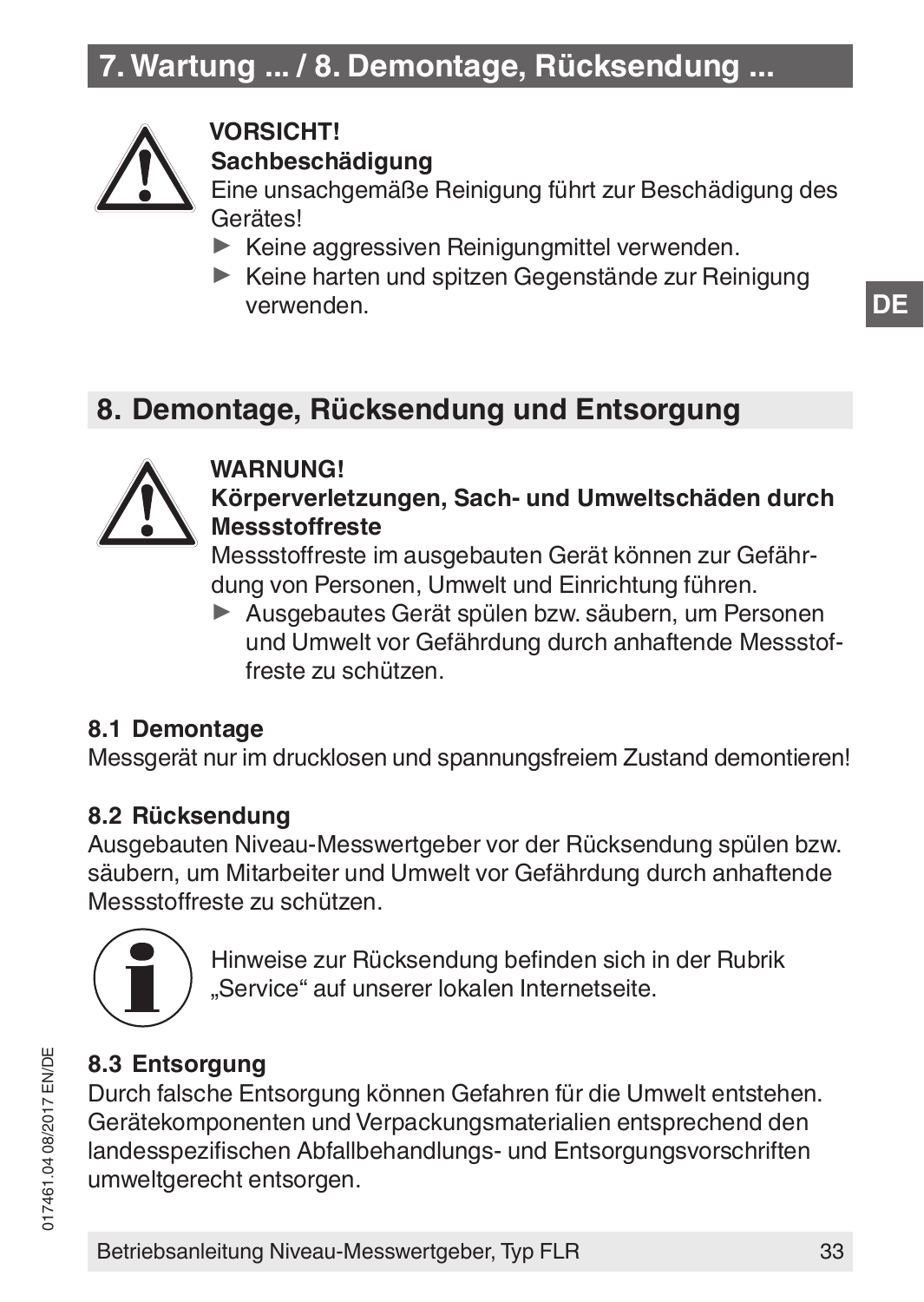# **9. Technische Daten**

# **9. Technische Daten**

# **Einsatzgrenzen**

- Betriebstemperatur:  $T = -80$  ...  $+200$  °C<br>■ Betriebsdruck:  $p = -1$  ... 80 bar
- Betriebsdruck:  $p = -1$  ... 80 bar

| <b>Technische</b><br><b>Daten</b>       | FLR-xF, FLR-HA3                                   | Typen FLR-xA, FLR-xE, Typen FLR-xB, FLR-HB3            |
|-----------------------------------------|---------------------------------------------------|--------------------------------------------------------|
| <b>Zulässige</b><br><b>Hilfsenergie</b> | < AC 50 V, < DC 75 V                              | siehe Datenblatt des verwen-<br>deten Kopftransmitters |
| Auflösung                               | 2,7 mm, 5,5 mm, 7,5 mm, 9 mm (je nach Ausführung) |                                                        |
| EU-Konformitäts-<br>erklärung           | nicht erforderlich                                | siehe www.wika.de                                      |

Weitere technische Daten siehe Datenblatt LM 20.02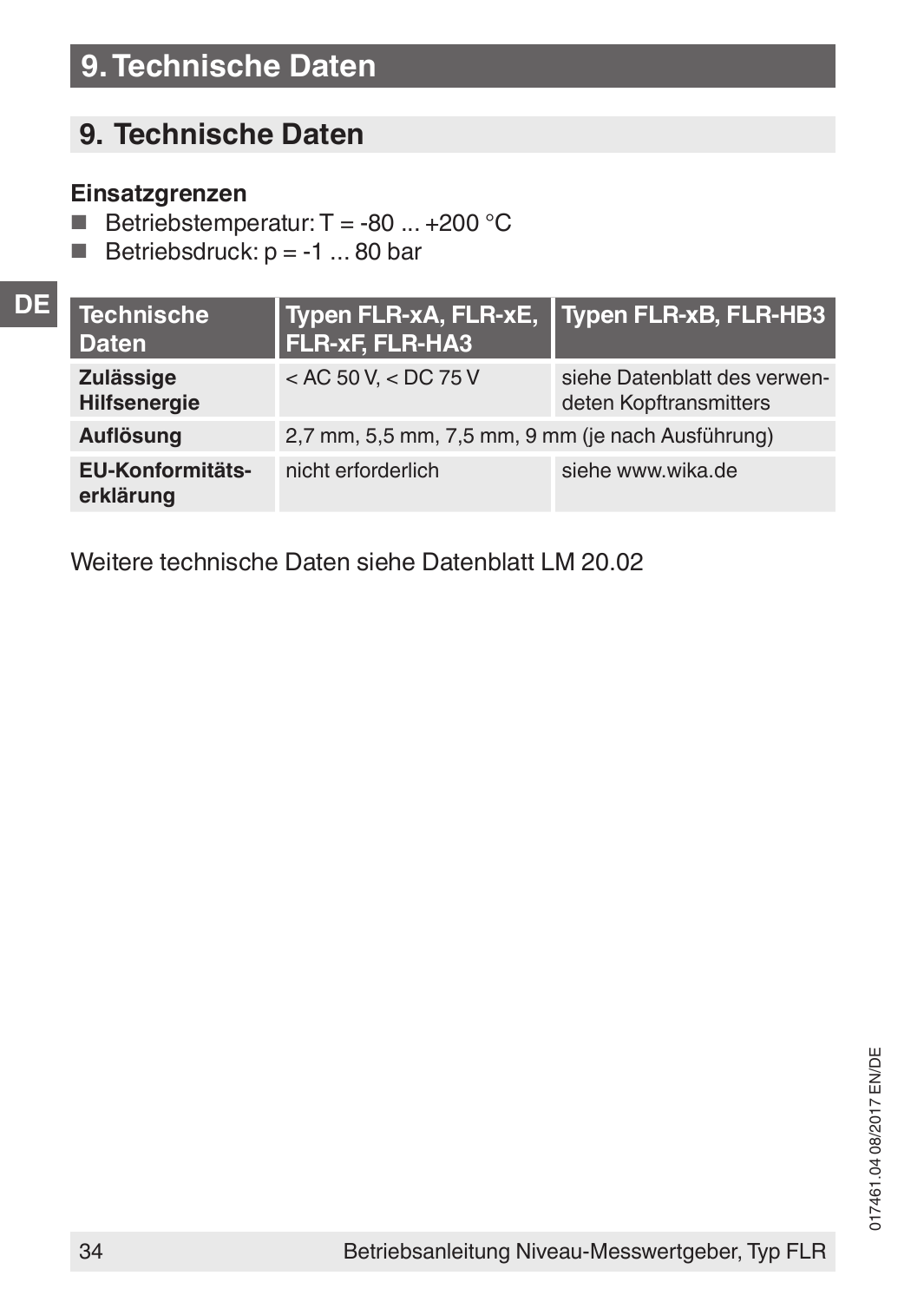Betriebsanleitung Niveau-Messwertgeber, Typ FLR

**DE**